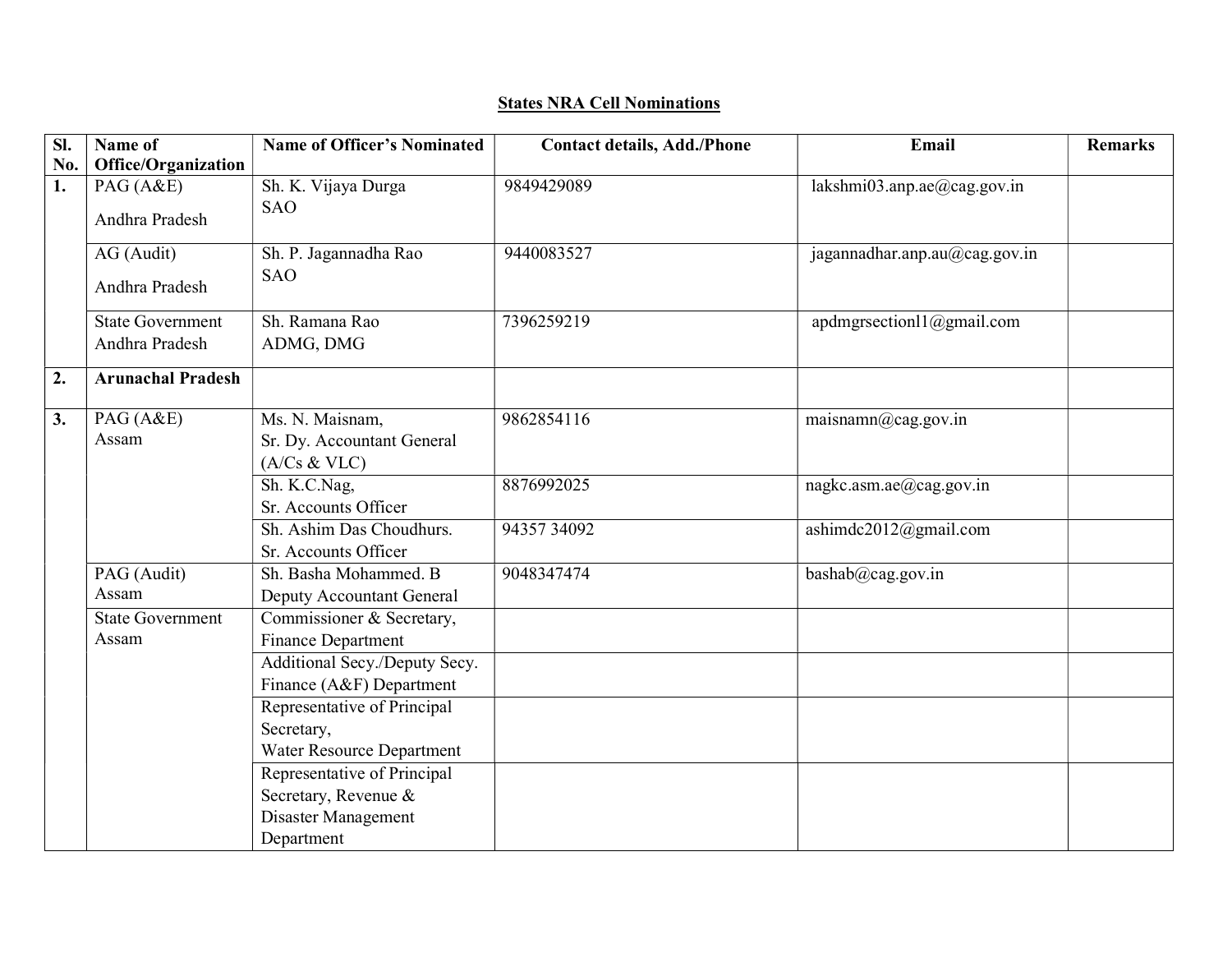|                    |                            | Director, Geology & Mining        |                             |                                                 |
|--------------------|----------------------------|-----------------------------------|-----------------------------|-------------------------------------------------|
|                    |                            | Assam,                            |                             |                                                 |
|                    |                            | Representative of Principal       |                             |                                                 |
|                    |                            | Secretary, Transformation &       |                             |                                                 |
|                    |                            | Dev. Department                   |                             |                                                 |
|                    |                            | Director, Economics $\&$          |                             |                                                 |
|                    |                            | Statistics, Assam                 |                             |                                                 |
|                    |                            | Representative of Principal       |                             |                                                 |
|                    |                            | Secretary, Environment            |                             |                                                 |
|                    |                            | Forest Department                 |                             |                                                 |
| $\boldsymbol{4}$ . | PAG (A&E)                  | Sh. Manmeet Kumar                 | 8210687219                  | Kumar.manmeet.@cag.gov.in                       |
|                    | Bihar                      | D.A.G(A/Cs & VLC)                 |                             |                                                 |
|                    |                            | Sh. Shambhu Dayal                 | 9430605693                  | Dayals.bih.ae@cag.gov.in                        |
|                    |                            | <b>SAO</b>                        |                             |                                                 |
|                    |                            | Sh. Sanjay Kumar No-4             | 7739469460                  | kumaragsanjay@gmail.com                         |
|                    |                            | <b>SAO</b>                        |                             |                                                 |
|                    | AG (Audit)<br><b>Bihar</b> | Sh. Adarsh Agarwal<br>DAG/AMG-I   | 0612-2506091,<br>8587881764 | agarwala2@cag.gov.in                            |
|                    |                            | Sh. Subodh Kumar                  | 9934400813                  | kumarsubodh.bih.sca@cag.gov.in                  |
|                    |                            | Sr. A.O.                          |                             |                                                 |
|                    |                            | Sh. Vinod Rajak                   | 9430006742                  | rajavinod.bih.sca@cag.gov.in                    |
|                    |                            | Sr. A.O.                          |                             |                                                 |
|                    |                            | Sh. Trilochan Kumar Ghosh         | 9801392180                  | $\overline{\text{ghost}}$ tk.bih.sca@cag.gov.in |
|                    |                            | Sr. A.O.                          |                             |                                                 |
|                    | <b>State Government</b>    | प्रधान सचिव,                      |                             |                                                 |
|                    | Bihar                      | वित्त विभाग, अध्यक्ष              |                             |                                                 |
|                    |                            | प्रधान सचिव/सचिव,                 |                             |                                                 |
|                    |                            | खान एवं भू-तत्व विभाग या उनके     |                             |                                                 |
|                    |                            | प्रतिनिधि, संदस्य                 |                             |                                                 |
|                    |                            | प्रधान सचिव/सचिव,                 |                             |                                                 |
|                    |                            | पर्यावरण, वन एवं परिवर्त्तन विभाग |                             |                                                 |
|                    |                            |                                   |                             |                                                 |
|                    |                            | या उनके प्रतिनिधि, सदस्य          |                             |                                                 |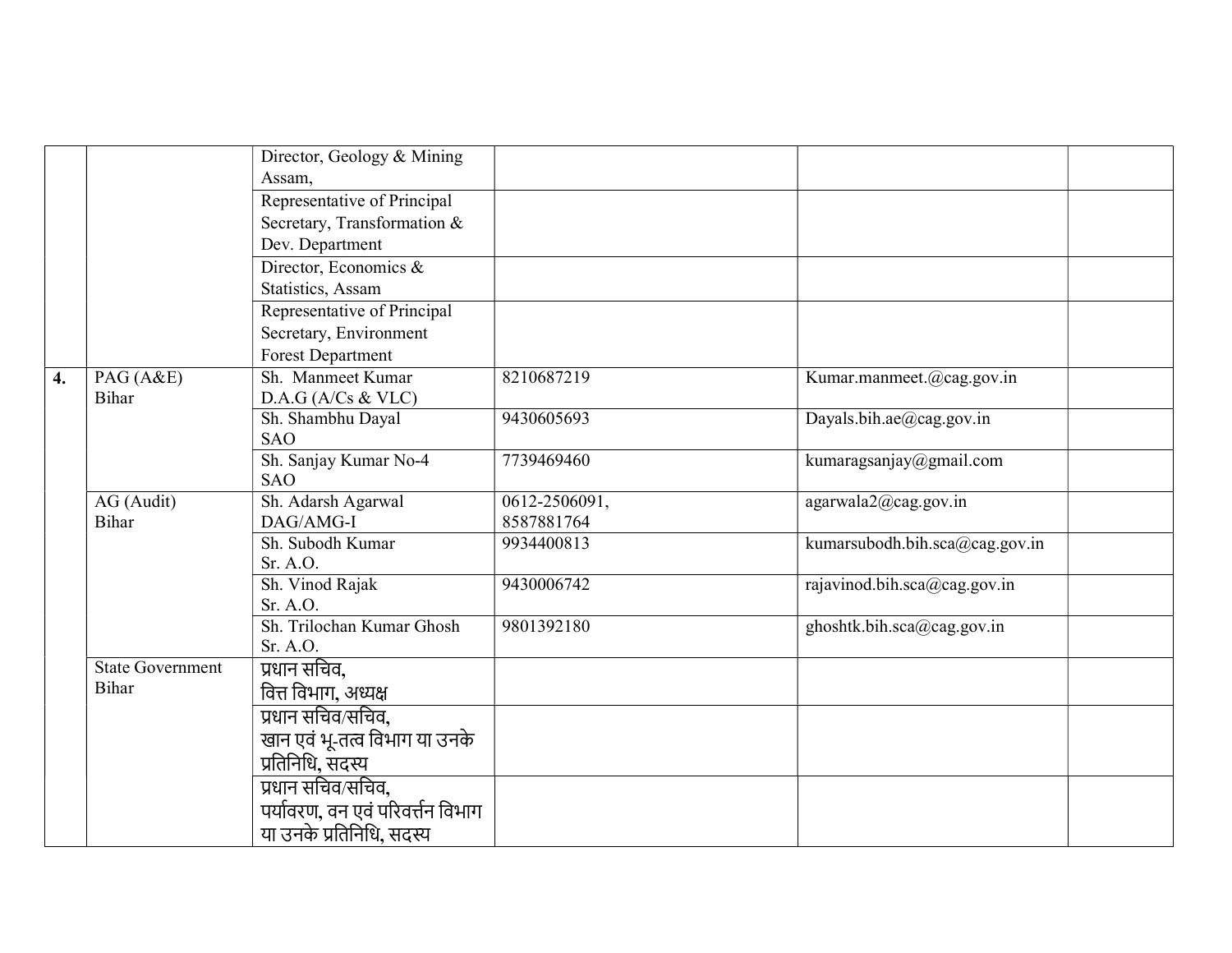|    |                         | प्रधान सचिव⁄सचिव,<br>योजना एवं विकास विभाग (अर्थ           |              |                               |  |
|----|-------------------------|------------------------------------------------------------|--------------|-------------------------------|--|
|    |                         | एवं सांखियकी) या उनके<br>प्रतिनिधि, सदस्य                  |              |                               |  |
|    |                         | प्रधान सचिव/सचिव,                                          |              |                               |  |
|    |                         | राजस्व एवं भूमि सुधार विभाग<br>(अभिलेख) या उनके प्रतिनिधि, |              |                               |  |
|    |                         | सदस्य                                                      |              |                               |  |
|    |                         | प्रधान सचिव⁄सचिव,                                          |              |                               |  |
|    |                         | जल संसाधन विभाग या उनके                                    |              |                               |  |
|    |                         | प्रतिनिधि, सदस्य                                           |              |                               |  |
|    |                         | सचिव (संसाधन), वित्त विभाग,                                |              |                               |  |
|    |                         | सदस्य सचिव                                                 |              |                               |  |
| 5. | AG(A&E)                 | Sh. Manharan Singh Dahariya                                | 0771-2285955 | dahariyam@cag.gov.in          |  |
|    |                         |                                                            |              |                               |  |
|    | Chhattisgarh            | Sr. DAG (Accounts)                                         |              |                               |  |
|    |                         | Sh. H. R. Shrinivas,<br>SAO, Finance Accounts              | 9977538159   | Hassanshrinivas65@gmail.com   |  |
|    |                         | Sh. Pankaj Tiwari,                                         | 8770528082   | Pankajkumar.chs.ae@cag.gov.in |  |
|    | PAG (Audit)             | AAO, Book Section<br>Ms. Eti Shukla                        | 0771-2582082 |                               |  |
|    | Chhattisgarh            | Sr. DAG(AMG-II)                                            |              | etiS@cag.gov.in               |  |
|    |                         | Sh. Nishant Yadvesh,                                       | 6260301872   | yadvesnk.chs.sea@cag.gov.in   |  |
|    |                         | SAO, Coordination-II                                       |              |                               |  |
|    |                         | Sh. Rishikesh Kumar,                                       | 8319720663   | Kumarr.chs.sca@cag.gov.in     |  |
|    |                         | AAO, Coordination-II                                       |              |                               |  |
|    | <b>State Government</b> | Smt. Sheetal Shashwat                                      | 9301334484   | ss.fin-cg@gov.in              |  |
|    | Chhattisgarh            | Verma, Special Secretary,<br>Finance Department            |              |                               |  |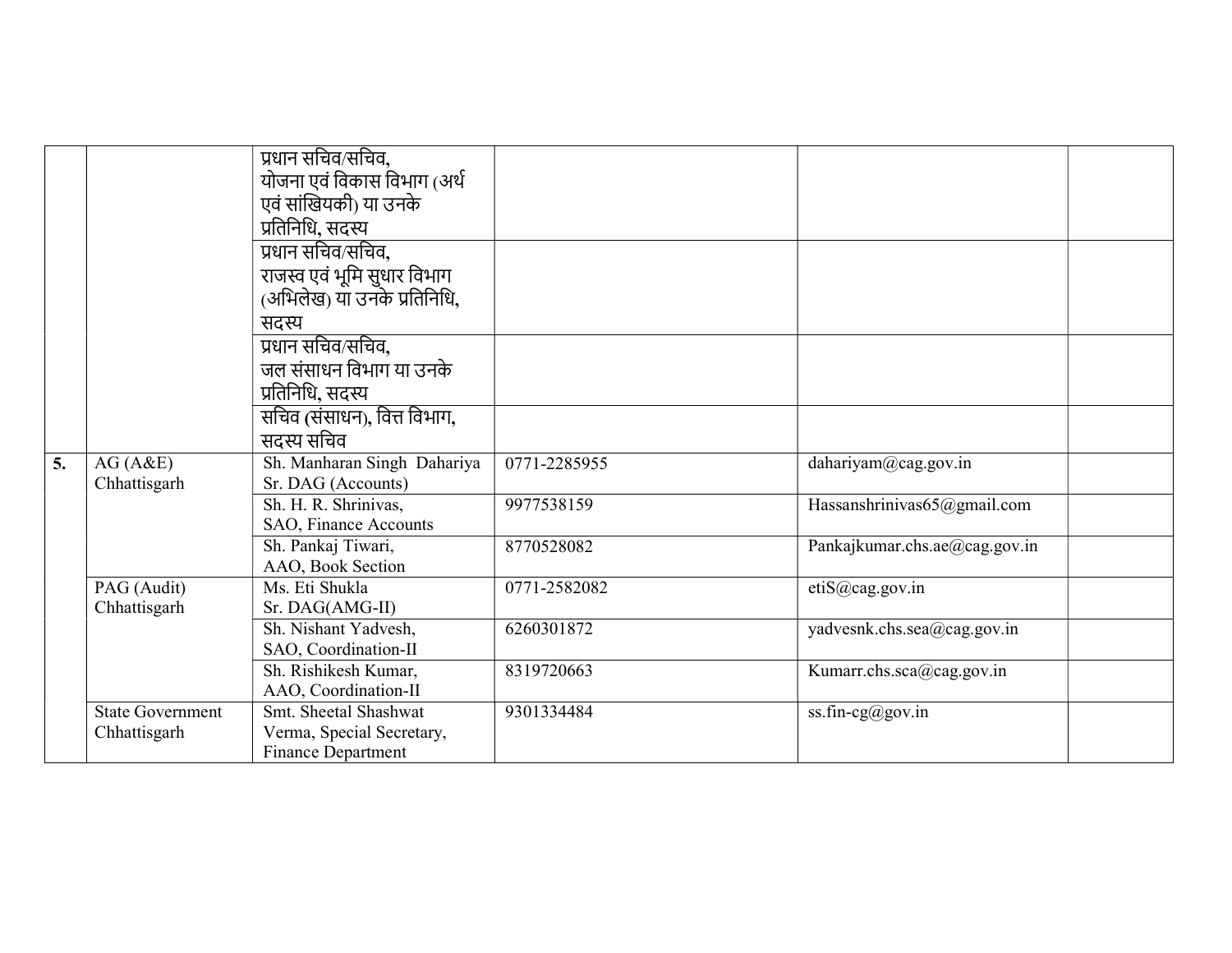|    |            | Sh. N. Buliwal,<br>Joint Director, Directorate of<br>Economic and Statistical<br>Planning Economic &<br><b>Statistical Department</b> | 9425504079   | nbuliwal.ddp@gmail.com         |
|----|------------|---------------------------------------------------------------------------------------------------------------------------------------|--------------|--------------------------------|
|    |            | Sh. C. L. Bada,<br>Statistician Geology and<br>Mining Department                                                                      | 9300295793   | baracl.dgm@gmail.com           |
|    |            | Smt. Madhu Harsh,<br>Dy. Commissioner<br>Revenue and Disaster<br><b>Management Department</b><br>(Land Records)                       | 9425447233   | Not received                   |
|    |            | Forestry & Wild life                                                                                                                  | Not received | Not received                   |
|    |            | Sh. Virendra Kr. Tiwari,<br>SE (Design)<br>Water Resources Department                                                                 | 9977241074   | Not received                   |
|    |            | Sh. Anup Behre,<br>SE (CG Pollution Control<br>Board)<br>Housing & Environment<br>Department                                          | Not received | Not received                   |
| 6. | AG,<br>Goa | Smt. Anitha Balakrishna,<br><b>Accountant General</b>                                                                                 | 7702600332   | balakrishnaa@cag.gov.in        |
|    |            | Smt. T.M. Monisha,<br>Dy. Accountant General                                                                                          | 6360727698   | monisha@eag.gov.in             |
|    |            | Sh. Kannan Jithendran,<br>Sr. Audit Officer/Economic<br>Sector                                                                        | 9446573095   | kannanj.ker.sca@cag.gov.in     |
|    |            | Smt. Sreelekha Menon,<br>Sr. Audit Officer/Revenue<br>Sector                                                                          | 8975841346   | sreelekhasm.goa.sca@cag.gov.in |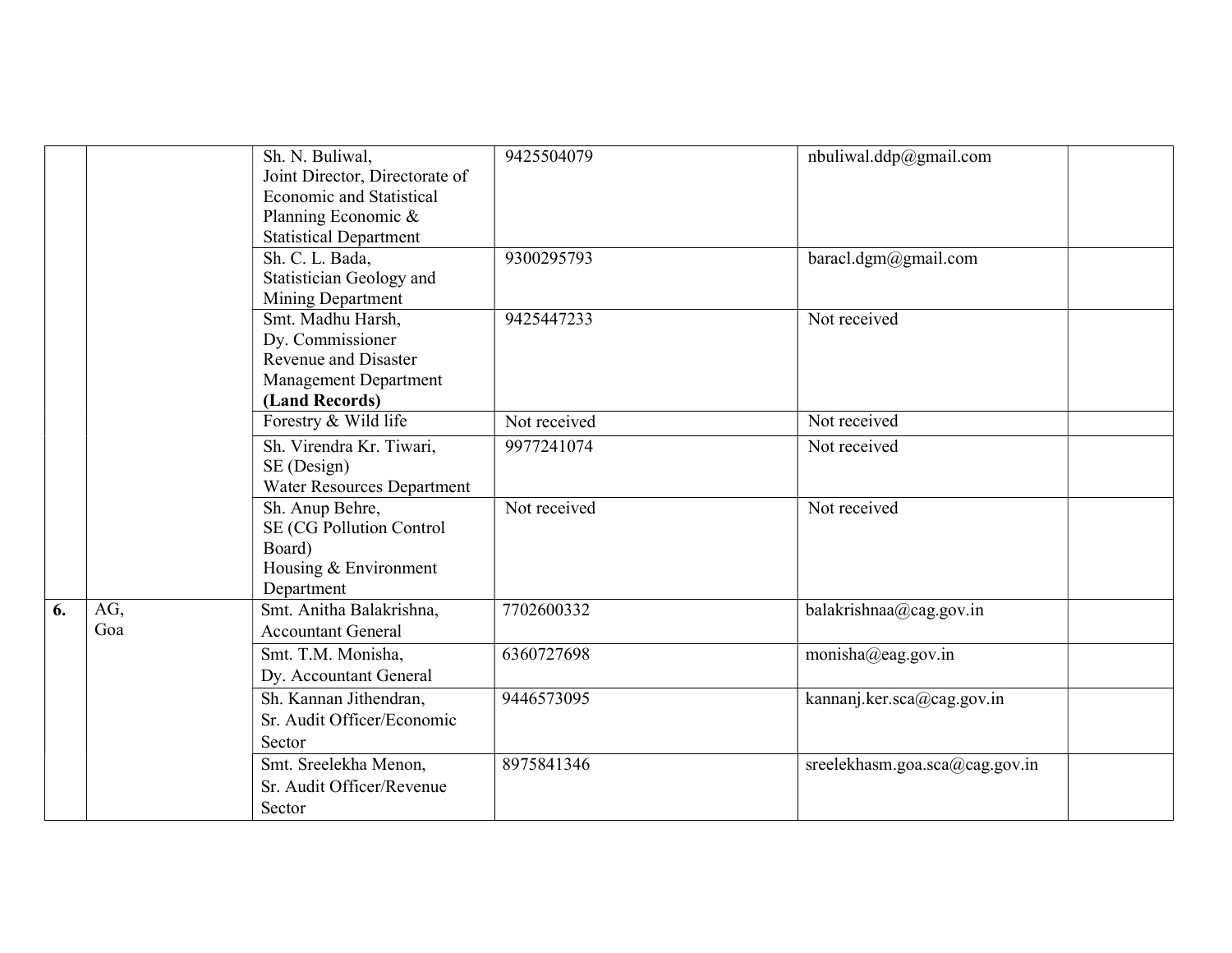|    |                                | Smt. Jovce Pinto,<br>Sr. Audit Officer/FINAT                                                  | 9890237916            | joyeepinto.sca@cag.gov.in |
|----|--------------------------------|-----------------------------------------------------------------------------------------------|-----------------------|---------------------------|
|    | <b>State Government</b><br>Goa | Sh. Suraj Kalgutkar,<br><b>Technical Assistant</b><br>Directorate of Mines and<br>Geology     | 9923662012            | blood stone@yahoo.co.in   |
|    |                                | Sh. Pradip Samokadam,<br>Member Secretary<br>Department of Environment &<br>Climate Change    | 9422387475            | pradipgsbb@gmail.com      |
|    |                                | Ms. Asha Sambary<br>Deputy Director<br>Directorate of Planning,<br>Statistics & Evaluation    | 7972384709            | Planning-dpse.goa@nic.in  |
|    |                                | Sh. Shantaram B. Ghantkar,<br><b>Engineering Officer</b><br><b>Water Resources Department</b> | 9420690037            | Eo-wrd.goa@nic.in         |
|    |                                | Sh. Dilip K. Humraskar,<br>Director<br>Directorate of Accounts                                | 9423062396            | Dir-acco.goa@nic.in       |
|    |                                | Sh. Jiss K. Varkey,<br>DCF (Planning & Statistics)<br>Forest Department                       | 7030069886            | dcfps-forest.goa@nic.in   |
| 7. | AG (A&E), Gujarat              | Sh. Saji Thomas,<br>Sr. DAG                                                                   | 2441110<br>9898006047 | thomass@cag.gov.in        |
|    |                                | Smt. Annie Jeejo<br>Sr. A.O.                                                                  | 9426936394            | jeejoa.guj.ae@cag.gov.in  |
|    |                                | Sh. Amit Biswas<br>Sr. A.O.                                                                   | 9924624411            | amitb.guj.ae@cag.gov.in   |
|    | AG (Audit-I),<br>Gujarat       | Sh. Siva Subramanian,<br>DAG/AMG-III                                                          | 9913344278            |                           |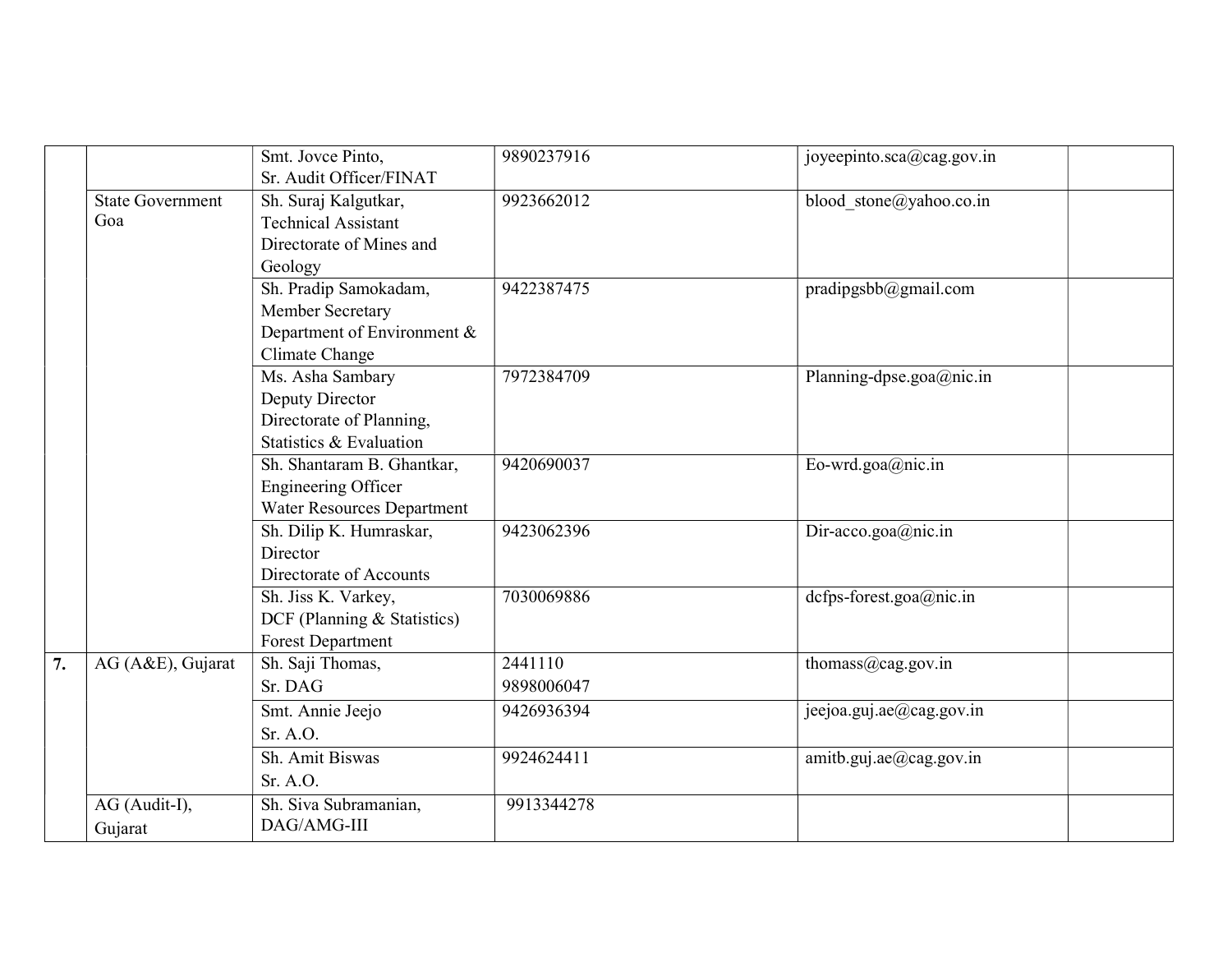| AG (Audit-II),          | Sh. Aaditya Pant                | (M) 9013018193               | panta@cag.gov.in                   |
|-------------------------|---------------------------------|------------------------------|------------------------------------|
| Gujarat                 | Dy. A.G.                        |                              |                                    |
|                         | Sh. P. B. Chougule              | 9426561173                   | Chougulepb.guj.sca@cag.gov.in      |
|                         | Sr. A.O.                        |                              |                                    |
| <b>State Government</b> | Sh. Roopwant Singh              | 079-23254151                 | commissioner-cgm@gujarat.gov.in    |
| Gujarat                 | Commissioner                    |                              |                                    |
|                         | Geology & Mining                |                              |                                    |
|                         | Sh. A. D. Kanani,               | 9909939803,                  | ce-cg-nwrws@gujarat.gov.in,        |
|                         | Chief Engineer (Central         | 079-232-51667, 079-232-51668 | pa2ce-cg-nwrws@gujarat.gov.in,     |
|                         | Gujarat) & Additional           |                              | kananiad@gmail.com                 |
|                         | Secretary                       |                              |                                    |
|                         | Naramada, Water Resources,      |                              |                                    |
|                         | Water Supply and Kalpasar       |                              |                                    |
|                         | Department, Government of       |                              |                                    |
|                         | Gujarat                         |                              |                                    |
|                         | Sh. Nisarg Joshi                | 9978409686                   | ds-petro-re-epd $@$ gujarat.gov.in |
|                         | Deputy Secretary                |                              |                                    |
|                         | <b>Energy and Petrochemical</b> |                              |                                    |
|                         | Department,                     |                              |                                    |
|                         | Government of Gujarat           |                              |                                    |
|                         | Sh. P.R. Joshi,                 | 9879830900,                  | stateincomegujarat@gmail.com       |
|                         | Deputy Director (State Income)  | 079-232-52882                | $dd-si-des@gujarat.gov.in$         |
|                         | Directorate of Economic and     |                              |                                    |
|                         | Statistics,                     |                              |                                    |
|                         | Government of Gujarat           |                              |                                    |
|                         | Sh. N. Srivastva,               | 8980755055,                  | apccf.fst.fm@gamil.com             |
|                         | Additional Pr. Chief            | 079-23252009                 |                                    |
|                         | Conservator of Forest.          |                              |                                    |
|                         | Forests & Environment           |                              |                                    |
|                         | Department                      |                              |                                    |
|                         | Sh. D.R. Bhammar,               | 9978442540,<br>079-23251517  | js-land-rev@gujarat.gov.in         |
|                         | Deputy Secretary (Land)         |                              |                                    |
|                         | <b>Revenue Department</b>       |                              |                                    |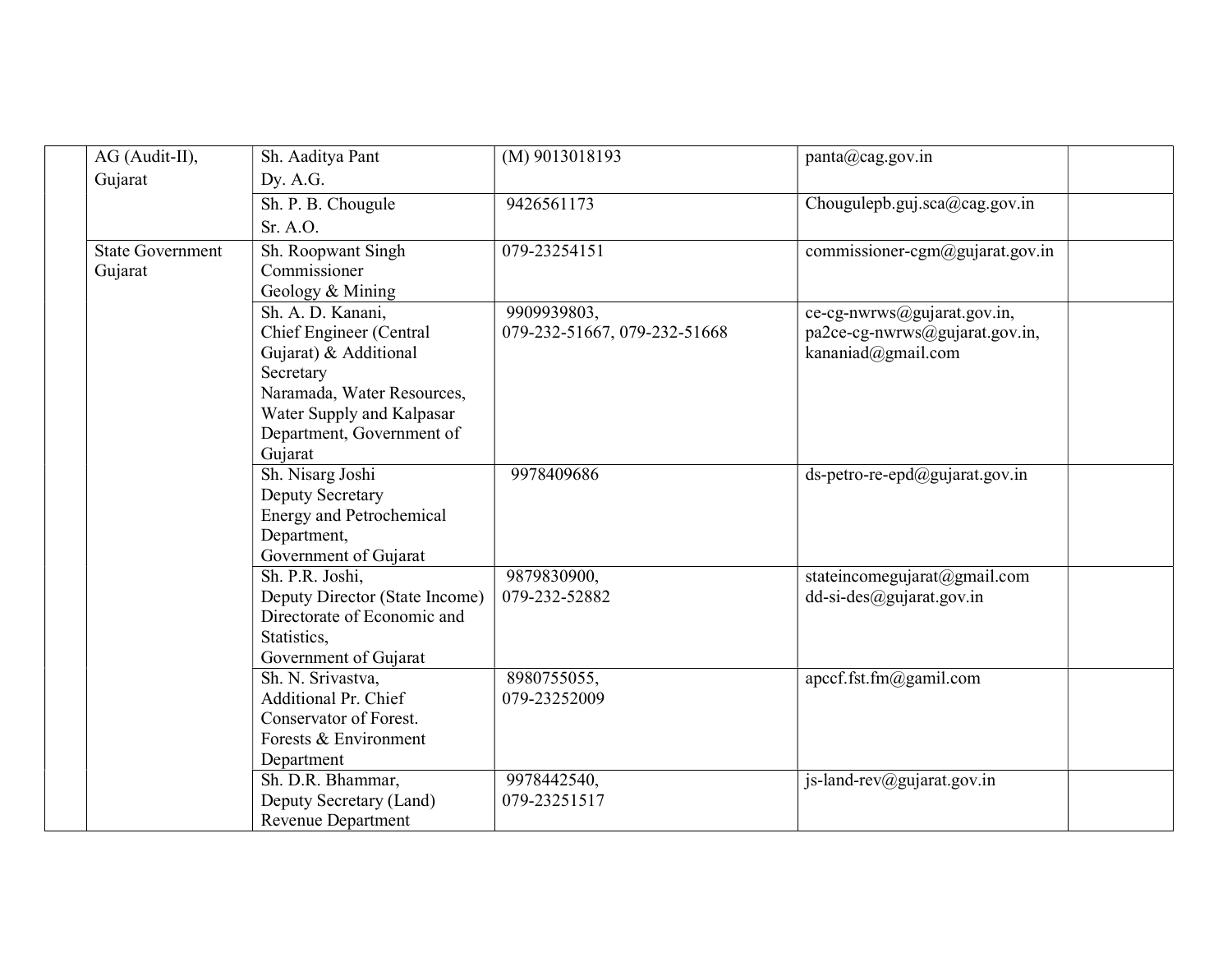|    |                                    | Ms. Falguni Shukal<br>Joint Director<br>Director of Accounts &<br>Treasuries                           | 9825009580 (M)            | dydir1-dat@gujarat.gov.in      |
|----|------------------------------------|--------------------------------------------------------------------------------------------------------|---------------------------|--------------------------------|
|    |                                    | <b>Finance Department</b>                                                                              |                           |                                |
|    |                                    | Sh. M. R. Wala,                                                                                        | 9727706383                | $dydir-fs-imm@gujarat.gov.in$  |
|    |                                    | Sr. Geologist                                                                                          |                           |                                |
|    |                                    | Industries & Mines Deptt.                                                                              |                           |                                |
| 8. | $\overline{PAG(A\&E)}$             | Sh. Hans Raj                                                                                           | 9463457614                | kamhojhr.har.ae@cag.gov.in     |
|    | Haryana                            | Sr. Accounts Officer                                                                                   |                           |                                |
|    |                                    | Sh. Naresh Kumar Sharma<br><b>Assistant Accounts Officer</b>                                           | 8837690599                | Sharmank.har.ae@cag.gov.in     |
|    | PAG (Audit)<br>Haryana             | Sh. Bhupinder Singh<br>Sr. Audit Officer                                                               | 9872813035                | Bhupinders.har.sca@cag.gov.in  |
|    |                                    | Sh. Dharamveer Kaushik<br>Sr. Audit Officer                                                            | 7973495868                | Dharamv.har.sca@cag.gov.in     |
|    |                                    | Sh. Subash Chand<br><b>Assistant Audit Officer</b>                                                     | 9872738879                | chandsubash.har.sca@cag.gov.in |
|    | <b>State Government</b><br>Haryana | Sh. Vipin Kumar Raghav<br>Executive Engineer, (R&CR)<br>P. W. Irrigation & W.R.<br>Department          | 9416418210                | Xenr&cr@gmail.com              |
|    |                                    | Sh. Jogender Singh<br>Joint Director<br>Department of Ecnonmic &<br>Statistical Analysis,              | 9779840424,<br>9317910977 | Dr.panghal502@gmail.com        |
|    |                                    | Sh. Rajesh Kumar Garhia<br>Senior Scientist<br>Haryana State Pollution<br>Control Board,               | 9216849305,<br>9315541991 | hspebsrscientist@gmail.com     |
|    |                                    | Sh. Ghanshyam Shukla,<br><b>APCCF</b> Forestry,<br>Principal Chief Conservator of<br>Forests, Haryana, | 0172-2560118              | apccfforestryhry@gmail.com     |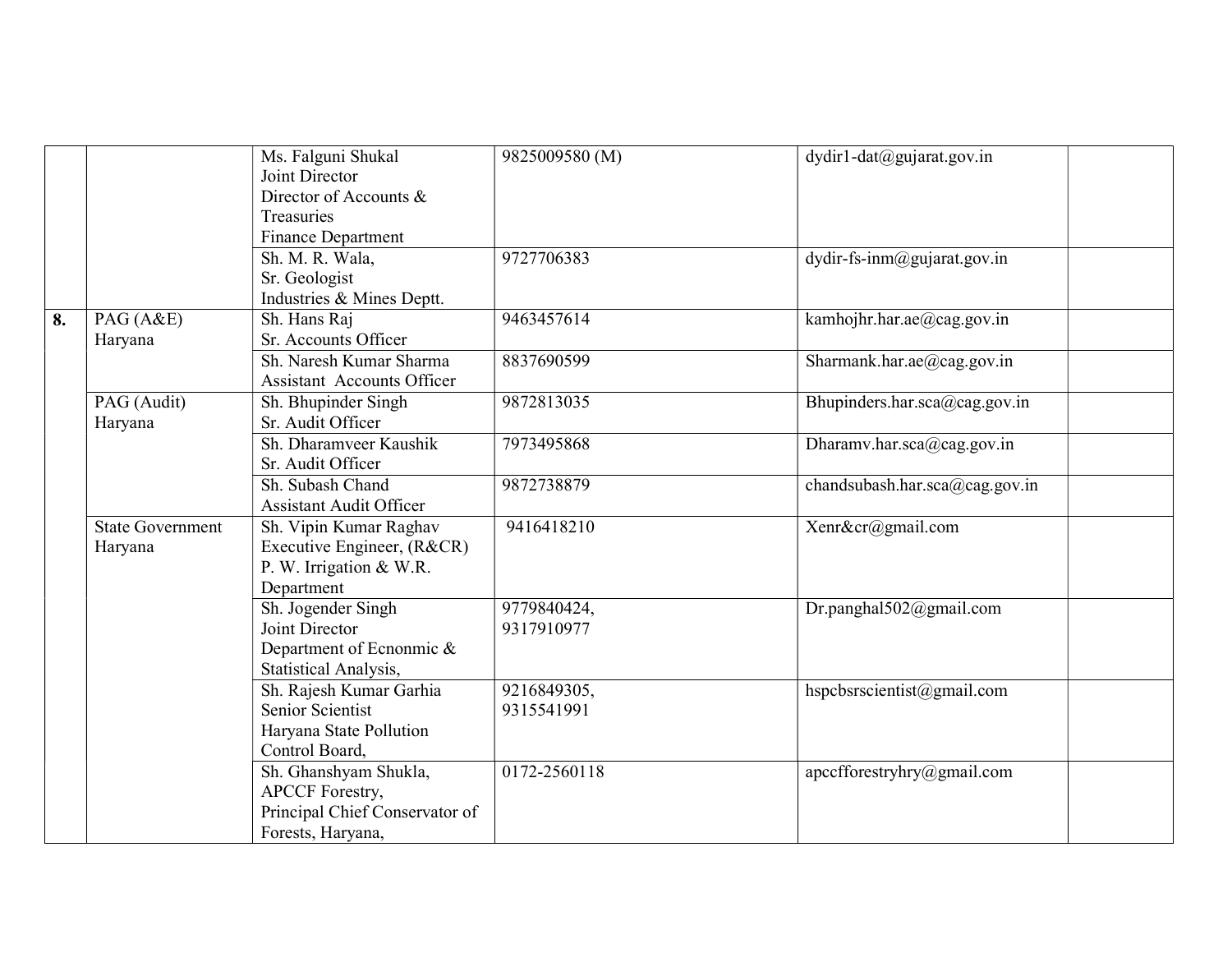|    |                         | Smt. Madhvi Gupta              | 0172-4602105, | Madhvigupta34@yahoo.co.in   |
|----|-------------------------|--------------------------------|---------------|-----------------------------|
|    |                         | Mining Engineer                | 9215907055    |                             |
|    |                         | Department of Mines and        |               |                             |
|    |                         | Geology,                       |               |                             |
|    |                         | Sh. Manish Sharma              | 8178860356    | Manishsharma.mait@yahoo.com |
|    |                         | Nayab Tehsildar                |               |                             |
|    |                         | Directorate, Land Records      |               |                             |
|    |                         | Ms. G. Komal Kishore,          | 0172-2740960  | Secy.finance123@gmail.com   |
|    |                         | Secretary, Finance             | 9676074067,   |                             |
|    |                         | Additional Chief Secretary to  |               |                             |
|    |                         | Finance Department             |               |                             |
|    |                         | Smt. Vandana Disodia, HCS      |               |                             |
|    |                         | Additional Secretary,          |               |                             |
|    |                         | Planning Department (Member    |               |                             |
|    |                         | Secretary), Finance Department |               |                             |
| 9. | PAG $(A&E)$             | Sh. Abhishek Kumar             |               |                             |
|    | Himachal Pradesh        | Deputy Accountant General      |               |                             |
|    |                         | Sh. Pawan Kumar                |               |                             |
|    |                         | Sr. Account Officer            |               |                             |
|    | PAG (Audit)             | Sh. Sushant Ranjan             |               |                             |
|    | Himachal Pradesh        | Deputy Accountant General      |               |                             |
|    |                         | Sh. Manohar Grewal             |               |                             |
|    |                         | Sr. Audit Officer              |               |                             |
|    | <b>State Government</b> | Dr. Vinod Kumar                |               |                             |
|    | Himachal Pradesh        | Economic Advisor               |               |                             |
|    |                         | Directorate of Eco. & Stat.    |               |                             |
|    |                         | Sh. Chandar Mohan              |               |                             |
|    |                         | Deputy Director                |               |                             |
|    |                         | Directorate of Eco. & Stat.    |               |                             |
|    |                         | Sh. Kulvinder Singh            |               |                             |
|    |                         | Research Officer               |               |                             |
|    |                         | Directorate of Eco. & Stat.    |               |                             |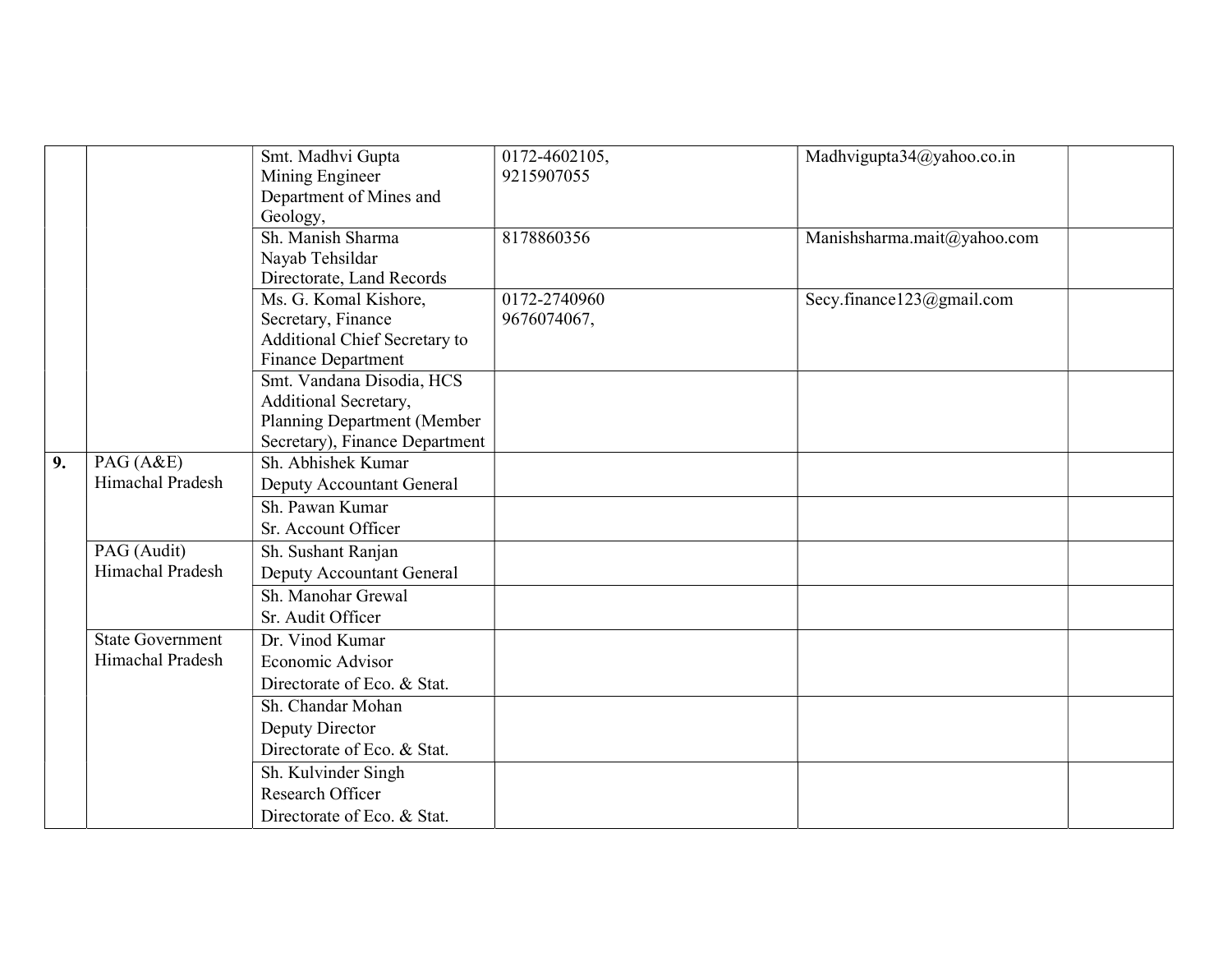|     |                         | Sh. Gauray Sharma                                       |            |                            |
|-----|-------------------------|---------------------------------------------------------|------------|----------------------------|
|     |                         | Geologist                                               |            |                            |
|     |                         | Geological wing, Directorate of                         |            |                            |
|     |                         | Industries, Shimla                                      |            |                            |
|     |                         | Sh. Sarit Chander                                       |            |                            |
|     |                         | Geologist                                               |            |                            |
|     |                         | Geological wing, Directorate of                         |            |                            |
|     |                         | Industries, Shimla                                      |            |                            |
|     |                         | Er. Anshul Sharma                                       |            |                            |
|     |                         | Superintending Engineering                              |            |                            |
|     |                         | Directorate of Energy                                   |            |                            |
| 10. | PAG(A&E)                | Sh. Ranjeet Singh,                                      | 9418700568 | singhr3@cag.gov.in         |
|     | <b>J&amp;K</b>          | Dy. AG (Admn.)                                          |            |                            |
|     | AG (Audit)              | Sh. Tsewang Tharchin,                                   | 9417445293 | tharchint@cag.gov.in       |
|     | <b>J&amp;K</b>          | Sr. DAG (AMG-III)                                       |            |                            |
|     | <b>State Government</b> | Sh. Rajneesh Gupta                                      | 9622148777 | rajneeshgupta366@gamil.com |
|     | J&K                     | Nodal Officer/Additional                                |            |                            |
|     |                         | Secretary to the Govt. of J&K,                          |            |                            |
|     | AG(A&E),                | <b>Finance Department</b><br>Sh. Bharat Chandra Behera, | 2411043    | beherabc@cag.gov.in        |
| 11. |                         |                                                         |            |                            |
|     | Jharkhand               | Deputy Accountant General                               | 9437426834 |                            |
|     | AG (Audit),             | Sh. Sanjeev Kumar,                                      | 2410050    | kumarsenjeev@cag.gov.in    |
|     | Jharkhand               | Sr. DAG                                                 | 9724805514 |                            |
|     | <b>State Government</b> | Awaited                                                 |            |                            |
|     | Jharkhand               |                                                         |            |                            |
| 12. | AG(A&E),                | Smt. Yashoda S.,                                        | 22640220   | yashoda@cag.gov.in         |
|     | Karnataka               | Sr. Dy. AG                                              | 22268964   |                            |
|     |                         |                                                         | 9448569518 |                            |
|     |                         | Smt. M. Girija Kumari,                                  |            | girijakm.kar.ae@cag.gov.in |
|     |                         | Sr. Account Officer TM                                  |            |                            |
|     | PAG (Audit)-I,          | Smt. Monali Phadtare,                                   | 22262417   | monaliphadtare@cag.gov.in  |
|     | Karnataka               | DAG (AMG-III)                                           | 9769506364 |                            |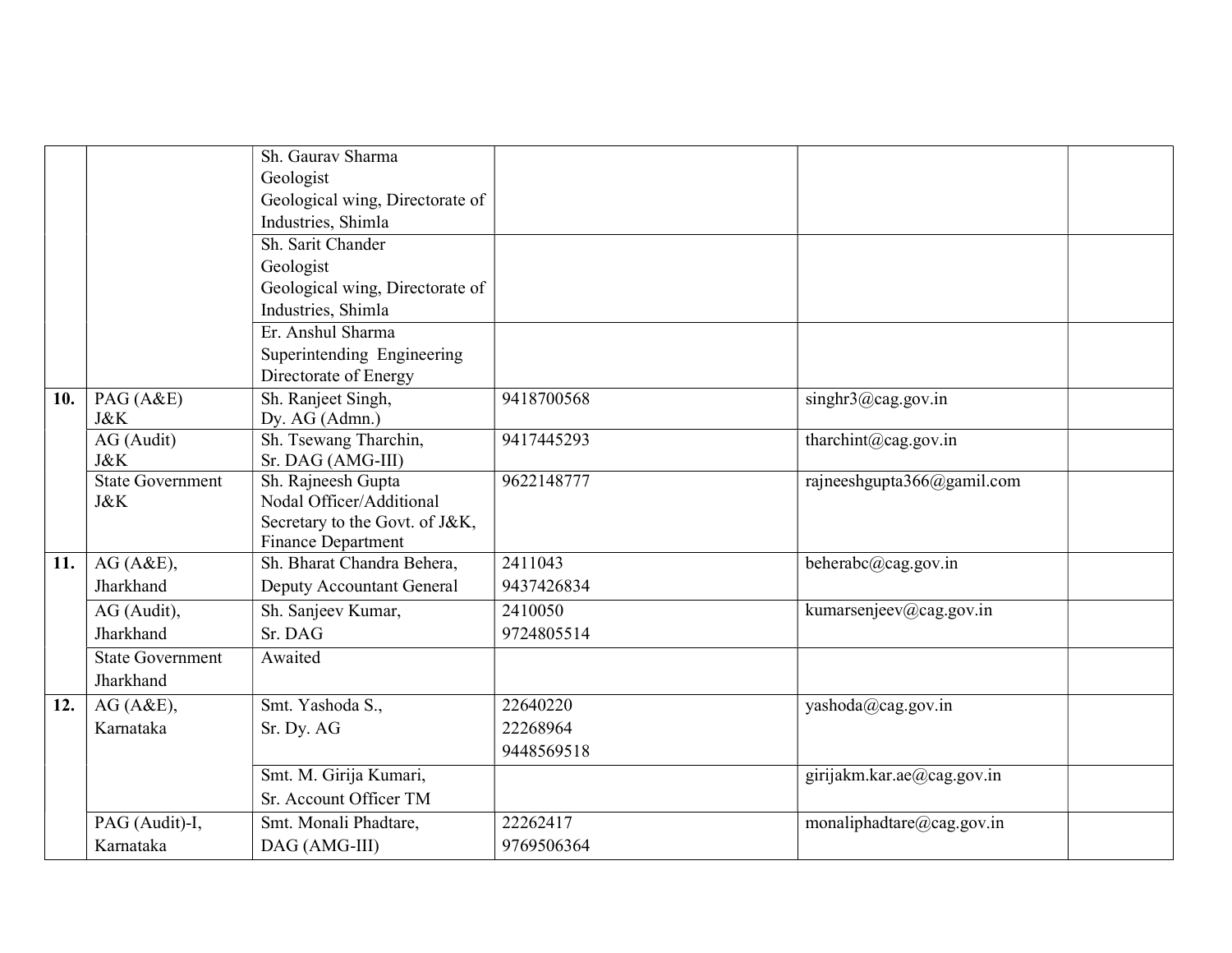|     | AG (Audit-II)     | Smt Sunita Mary Samson               | 080-22640396           |                          |
|-----|-------------------|--------------------------------------|------------------------|--------------------------|
|     |                   | Sr.AO/Civil/AMG-II                   |                        |                          |
|     | State Government, | Sh. Chandrashekar Nayaka. L          | 080-22033550           | dsbr-fd@karnataka.gov.in |
|     | Karnataka         | Deputy Secretary to                  |                        |                          |
|     |                   | Government,                          |                        |                          |
|     |                   | Finance Department (B&R),            |                        |                          |
|     |                   | Sh. S.C. Venugopal                   | 9742966500,            | tdkpcl@karnataka.gov.in  |
|     |                   | Director(Technical)                  | 080-22254545, 22355217 |                          |
|     |                   | <b>Energy Department</b>             |                        |                          |
|     |                   | Sh. Raj Kishore Singh                | 080-22032275/2174      | Empri.blr@gmail.com      |
|     |                   | Director General                     |                        |                          |
|     |                   | Forest Ecology and                   |                        |                          |
|     |                   | Environment                          |                        |                          |
|     |                   | Sh. Basana Gouda,                    |                        | desjdsip@gmail.com       |
|     |                   | Joint Director                       |                        |                          |
|     |                   | Planning, Programme, Co-             |                        |                          |
|     |                   | ordination and statistics            |                        |                          |
|     |                   | Sh. Kiran H Mausti                   | 9980774689             | dskbjn@gmail.com         |
|     |                   | Deputy Secretary to the              |                        |                          |
|     |                   | Government(KBJNL)                    |                        |                          |
|     |                   | <b>Water Resources</b>               |                        |                          |
|     |                   | Sh. B Guru Prasad                    |                        | cemisouth@gmail.com      |
|     |                   | Joint Director, Statistics           |                        |                          |
|     |                   | Miner Irrigation Department          |                        |                          |
|     |                   | Sh. C V Raman                        |                        | catvraman@gmail.com      |
|     |                   | Joint Director (M&G Dept.)           |                        |                          |
|     |                   | Commerce and Industries              |                        |                          |
|     |                   | Sh. C Balram                         | 9379293078             |                          |
|     |                   | <b>Under Secretary to Government</b> |                        |                          |
|     |                   | Revenue                              |                        |                          |
| 13. | AG(A&E)           | Ms. Hema T M,                        | 9995083038             | hematm.ker.ae@cag.govin  |
|     | Kerala            | <b>Assistant Accounts Officer</b>    |                        |                          |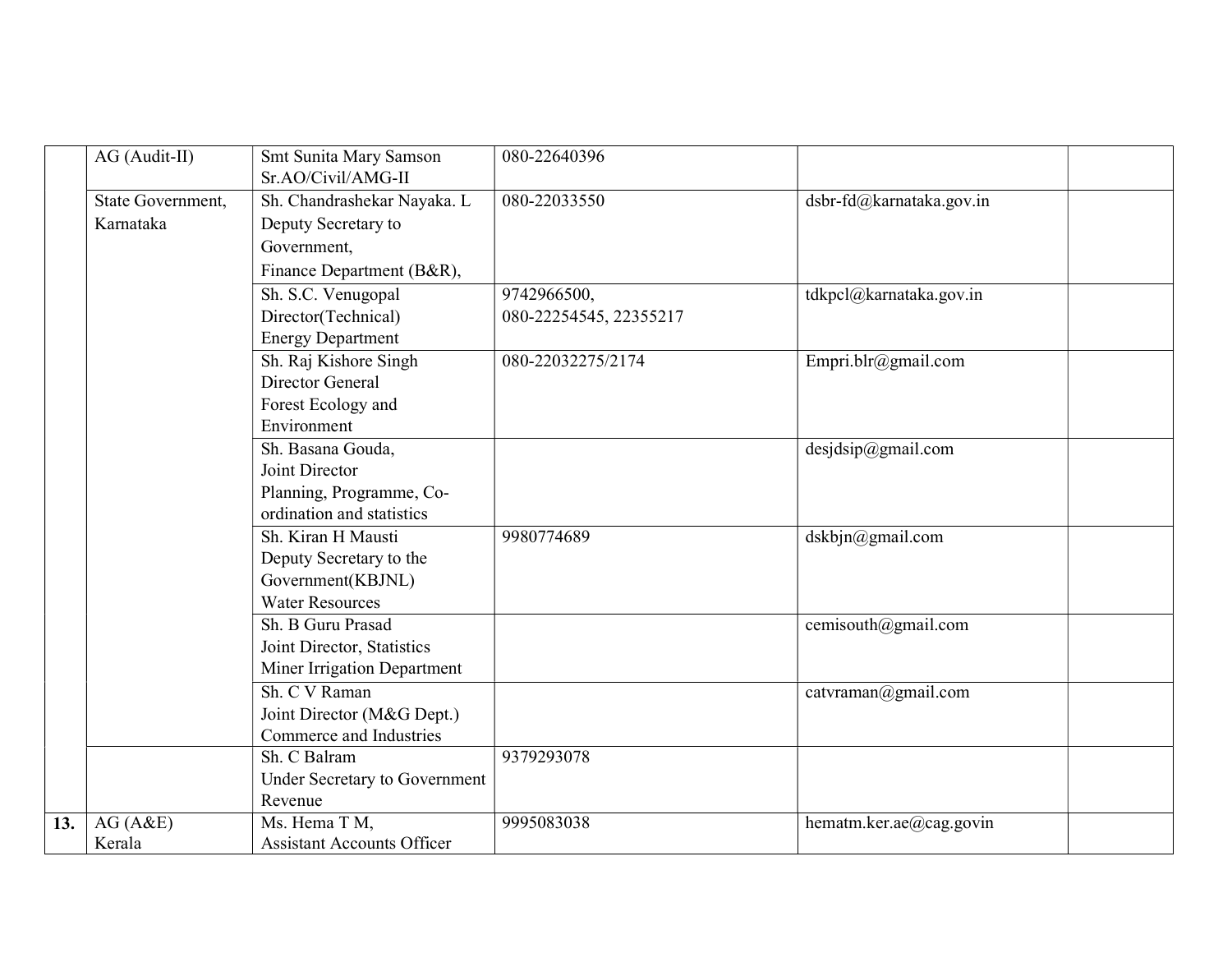|     |                         | Sh. Nandakumar D,                 | 9037207335 | nandaklmd.ker.aegcag.gov.in     |
|-----|-------------------------|-----------------------------------|------------|---------------------------------|
|     |                         | <b>Assistant Accounts Officer</b> |            |                                 |
|     | AG (Audit)-I            | Sh. Mohanakumar A,                | 9495688852 | mohanakumara.ker.sca@cag.gov.in |
|     | Kerala                  | Sr Audit Officer                  |            |                                 |
|     | AG (Audit)-II           | Sh. Praveen Seetharam,            | 9446331694 | praveens.ker.sca@cag.gov.in     |
|     | Kerala                  | <b>Assistant Audit Officer</b>    |            |                                 |
|     | <b>State Government</b> | Ms N Sreelatha Sukumaran,         | 9447963294 | sreelathasukumaran1234@gmaiI.co |
|     | Kerala                  | Joint Secretary (Nodal Officer)   |            | m                               |
|     |                         | <b>Finance Department</b>         |            |                                 |
|     |                         | Sh. Rajan C,                      | 9446700313 | rajansurvey $91@g$ mail.com     |
|     |                         | Joint Director (Survey)           |            |                                 |
|     |                         | Survey & Land Records             |            |                                 |
|     |                         | Sh. Salim S,                      | 9446180002 | salimsmaths@gmail.com           |
|     |                         | <b>Survey Superintendent</b>      |            |                                 |
|     |                         | Survey & land Records             |            |                                 |
|     |                         | Dr. Sajikumar S,                  | 9447755529 | saji.geology@gmail.com          |
|     |                         | Geologist                         |            |                                 |
|     |                         | Mining & Geology Directorate      |            |                                 |
|     |                         | Sreedevi P,                       | 8181847275 | psreedevimadhu@gmail.com        |
|     |                         | Dv. Chief Engineer, Irrigation    |            |                                 |
|     |                         | (Works)                           |            |                                 |
|     |                         | Water Resources Department        |            |                                 |
|     |                         | Dr. R. Adalarsan, IFS.            | 9447979080 | radalifs@gmail.com              |
|     |                         | Conservator of Forests(ABP)       |            |                                 |
|     |                         | Forest Department                 |            |                                 |
|     |                         | Awaited                           |            | Awaited                         |
|     |                         | Environment & Climate Change      |            |                                 |
|     |                         | Directorate                       |            |                                 |
|     |                         | Lathakumari C S,                  | 8281367388 | ecostatsi@gmail.com             |
|     |                         | <b>Additional Director(SI)</b>    |            |                                 |
|     |                         | <b>Economics and Statistics</b>   |            |                                 |
|     |                         | Directorate                       |            |                                 |
| 14. | PAG (A&E-I)             | Sh. A.K. Tiwari                   | 9425338914 | tiwariak.mp1.ae $@$ cag.gov.in  |
|     | Madhya Pradesh          | Sr. A.O., Book Section            |            |                                 |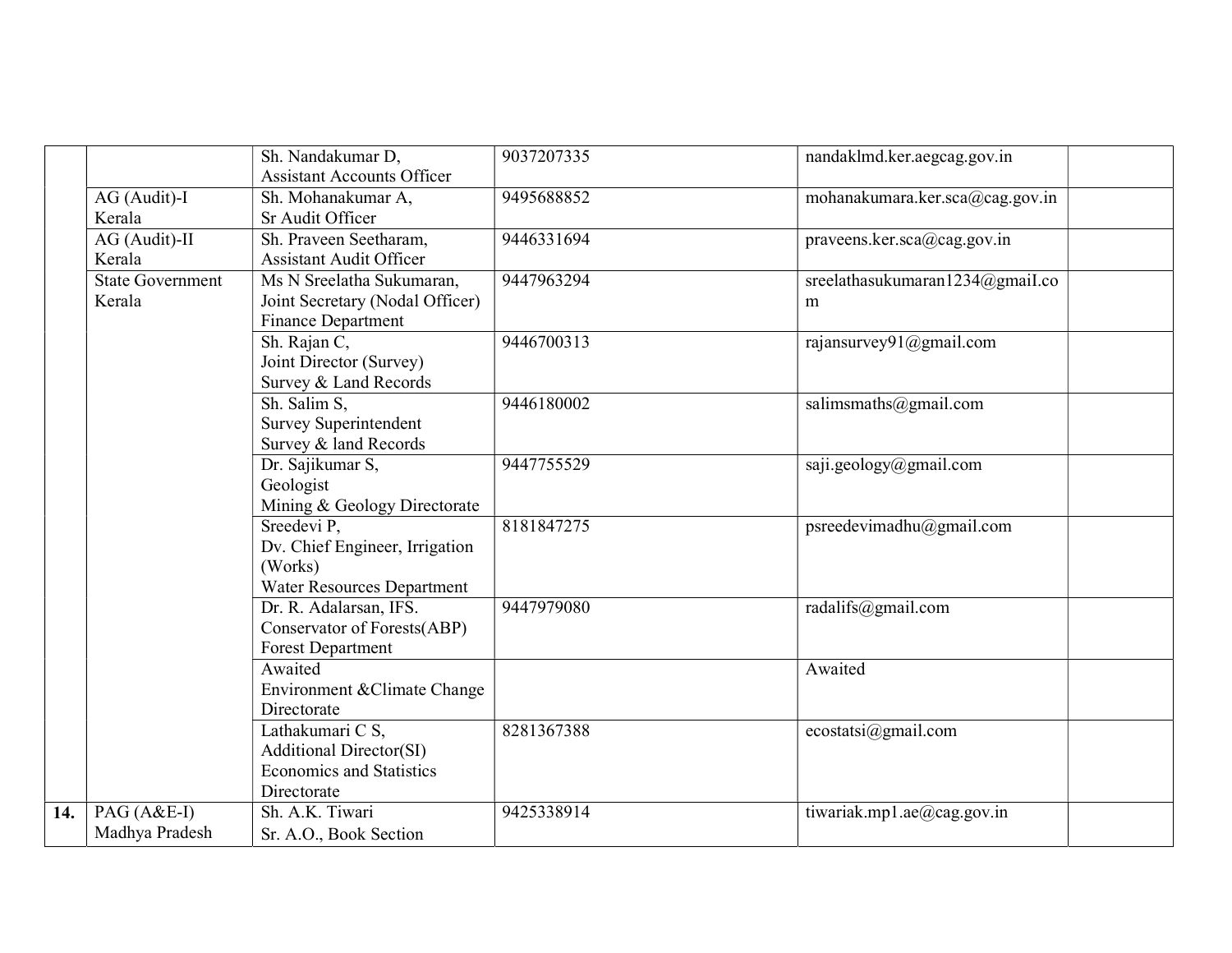|                | Sh. A.N. Shukla            | 9893451222 | shuklaan.mp1.ae@cag.gov.in              |
|----------------|----------------------------|------------|-----------------------------------------|
|                | Sr. A.O. Report Section    |            |                                         |
|                | Sh. Anand Gadkari          | 9406976062 | gadkaria.mp1.ae@cag.gov.in              |
|                | Sr. AO, TM Section         |            |                                         |
|                | Sh. Manish Valecha         | 9479805802 | manishvalecha.mp1.ae@cag.gov.in         |
|                | AAO, TM Section            |            |                                         |
|                | Sh. Vishal Tomar           | 8413965506 | vishalt.mp1.ae@cag.gov.in               |
|                | <b>Report Section</b>      |            |                                         |
|                | Sh. Deepak Kumar           | 9617269222 | deepakk.mp1.ae@cag.gov.in               |
|                | AAO, Book Section          |            |                                         |
|                | Sh. Saurabh Kuamr Sachan   | 9926410573 | saurabhks.mpl.ae $@$ cag.gov.in         |
|                | AAO, VLC Section           |            |                                         |
| PAG (Audit-I)  | Sh. Vijay Sugandhi         | 9425630399 | sugandhiv.mp1.sca@cag.gov.in            |
| Madhya Pradesh | Sr. AO AMG-IV              |            |                                         |
|                | Sh. Ankush Gupta           | 8461927879 | ankushg.mp1.au $(\omega)$ cag.gov.in    |
|                | AAO AMG-IV                 |            |                                         |
|                | Sh. Ajay Kumar Singh       | 8319812526 | singhak.mp1.sca@cag.gov.in              |
|                | Sr. AO AMG-V               |            |                                         |
|                | Sh. Manoj Parihar          | 7804838444 | pariharmk.mp1.sca@cag.gov.in            |
|                | AAO AMG-V                  |            |                                         |
| AG (Audit-II)  | Sh. Bhushan Balkrishna     | 7042043250 | $\overline{\text{bhirudbb@cag.gov.in}}$ |
| Madhya Pradesh | <b>Bhirud</b>              |            |                                         |
|                | DAG/AMG-III                |            |                                         |
|                | Nodal Officer for Audit-II |            |                                         |
|                | Sh. Pramod Kumar Singh     | 9425336302 | singhpk.mp1.sca@cag.gov.in              |
|                | Sr. A.O. FINAT             |            |                                         |
|                | Sh. Satya Prakash          | 9893556255 | prakashs.mp1.sca@cag.gov.in             |
|                | Sr. AO AMG-I               |            |                                         |
|                | Sh. Dileep Kumar           | 9424828594 | dileepk.mp1.sca@cag.gov.in              |
|                | <b>AAO FINAT</b>           |            |                                         |
|                | Core cell member           |            |                                         |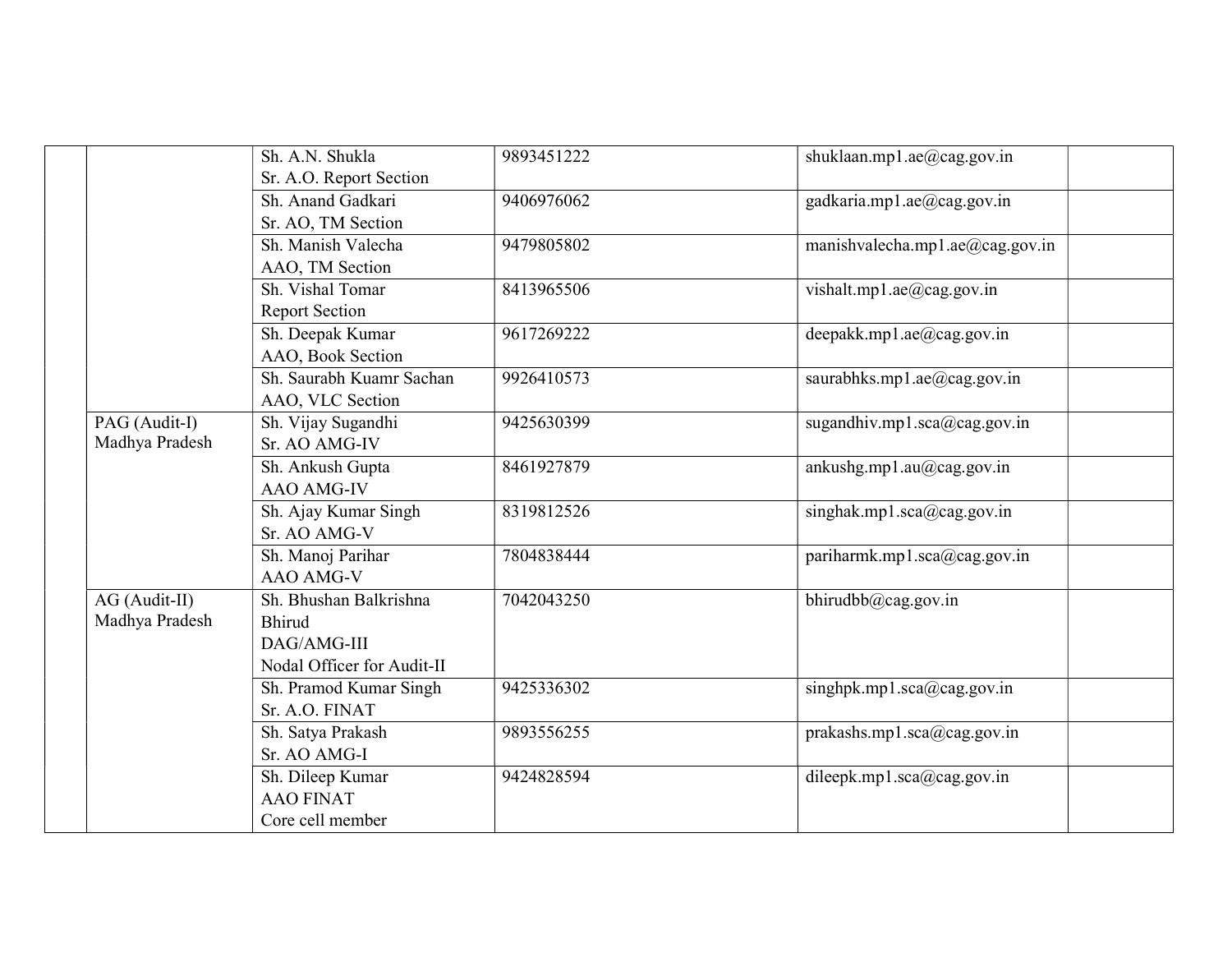|                                           | Sh. Pratipal Singh<br><b>AAO FINAT</b><br>Core cell member                                               | 8962621265  | pratipals.mp1.au@cag.gov.in     |
|-------------------------------------------|----------------------------------------------------------------------------------------------------------|-------------|---------------------------------|
|                                           | Sh. Lukesh Kumar<br>AAO, AMG-I                                                                           | 9685757091  | lukeshk.mp2.au@cag.gov.in       |
|                                           | Sh. Arvind Jain<br><b>AAO AMG-III</b>                                                                    | 9424454970  | arvindj.mp2.au@cag.gov.in       |
| <b>State Government</b><br>Madhya Pradesh | Sh. Lokesh Kuamr Jatav<br>Commissioner Treasury &<br><b>Accounts (Finance Department)</b><br>Chairperson | 07552676020 | ctamp@mptreasurv.gov.in         |
|                                           | Sh. Ashutosh Tiwari<br>Asst. Superintendent Of Land<br>Records (Revenue Department)<br>Member            | 9891517418  | ashutosh.tiwari $83@$ mp.gov.in |
|                                           | Sh. Gyan Prakash Soni<br>Chief Engineer (Water<br><b>Resources Department)</b><br>Member                 | 9425358281  | einbodhi@gmail.com              |
|                                           | Sh. Sanjay Shukla<br>Add. Principal Chief<br>Conservator (Forest<br>Department)<br>Member                | 8959996930  | $apccfit(\omega_{mp.gov.in})$   |
|                                           | Sh. Rajendra Kumar Jain<br>Sr. Scientific Officer<br>(Environment Department)<br>Member                  | 9926584737  | rajendra1607.jain@gmail.com     |
|                                           | Sh. Vinod Bagre<br>Superintending Geologist<br>(Mining Department)<br>Member                             | 9425014339  | Geology.dgm $@$ mp.gov.in       |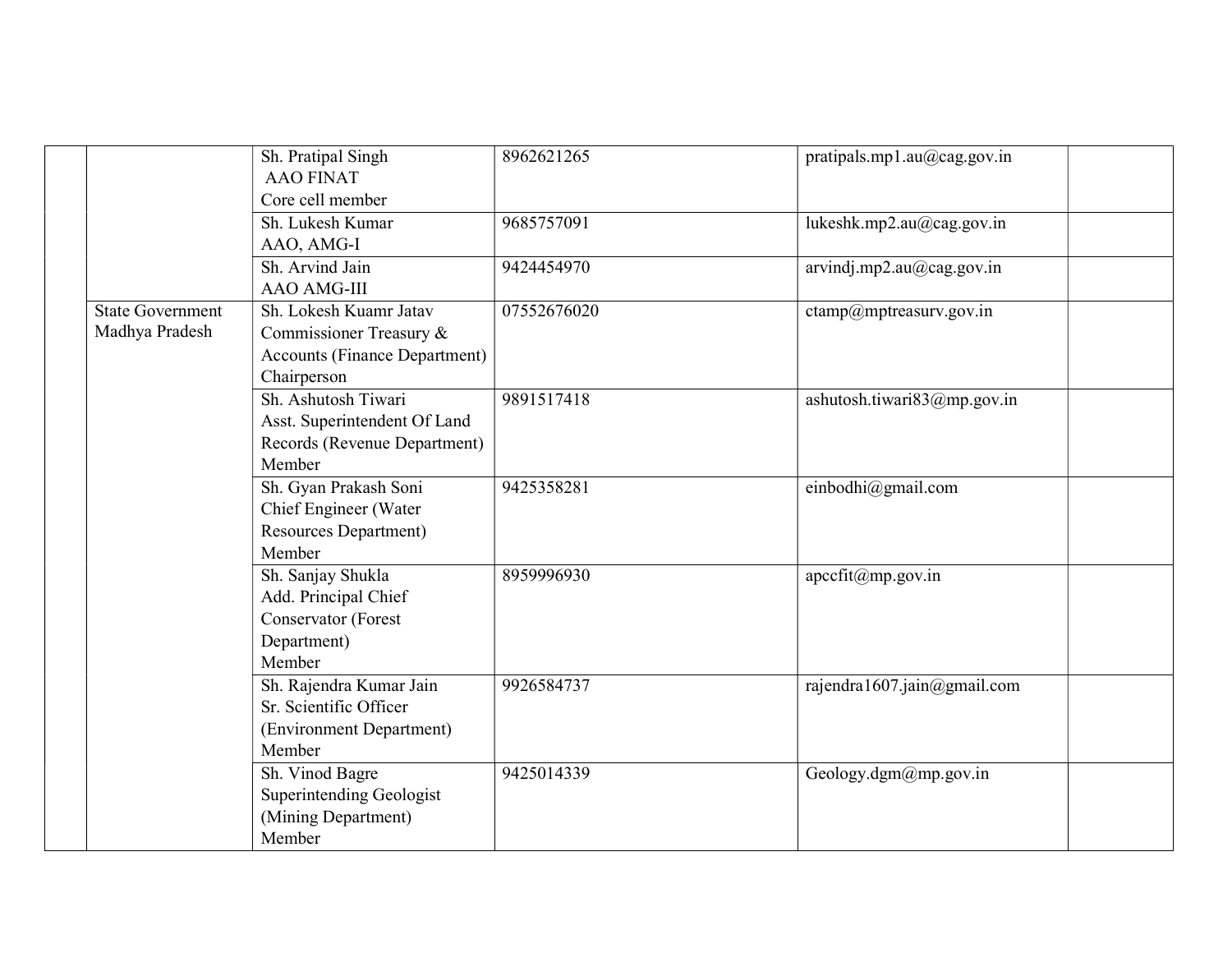|     |                                        | Sh. Ashok Kumar Malviya<br>Under Secretary (Dept. of<br>Planning, Economic and<br><b>Statistical Analysis)</b><br>Member | 70007988728                | $a$ .malviya@mp.gov.in                              |
|-----|----------------------------------------|--------------------------------------------------------------------------------------------------------------------------|----------------------------|-----------------------------------------------------|
| 15. | $AG(A&E)-I$<br>Maharashtra             | Sh. L. Hangsing<br>PAG, (A&E)-II,                                                                                        | 0712-2564803<br>9774056977 | HangsingL@cag.gov.in                                |
|     |                                        | Sh. Ridham D. Bhadja<br>DAG (A/c & VLC)                                                                                  | 0712-2560279<br>9979883486 | bhadjard@cag.gov.in                                 |
|     |                                        | Sh. Ashutosh Dwivedí<br><b>DAG</b>                                                                                       | 022-22033900<br>8838446944 | ashutoshdwivedi@cag.gov.in                          |
|     |                                        | Sh. L. P. Hiwale<br>Sr. Accounts Officer/FAC                                                                             | 9820811989                 | hiwalelp.ae $(\omega)$ mhl.ae $(\omega)$ cag.gov.in |
|     |                                        | Smt. J. S. Salvi<br>Sr. Accounts Officer/TM                                                                              | 9757352576                 | salvijs.mh1.ae@cag.gov.in                           |
|     |                                        | Smt. Hema Kutty<br>Asst. Accounts officer/TM                                                                             | 9869138199                 | kuttyhk.mh1.ae@cag.gov.in                           |
|     | AG (Audit-II)<br>Maharashtra,          | Sh. Nilesh P. Patil<br>Sr. DAG (AMC-III),                                                                                | 9594936206                 | patilnp@cag.gov.in                                  |
|     |                                        | Sh. G. C. Sinku<br>Sr. Audit Officer/Fin.(HQ)-I                                                                          | 7588444900                 | sinkuge.mh2.sca@cag.gov.in                          |
|     |                                        | Sh. R. B. Kukde<br>Sr. Audit Officer/SFAR                                                                                | 7588747774                 | rbkukde.mh2.au@cag.gov.in                           |
|     |                                        | Ms. Lilly Dantes,<br>Sr. Audit Officer                                                                                   |                            |                                                     |
|     | <b>State Government</b><br>Maharashtra |                                                                                                                          |                            |                                                     |
| 16. | AG(A&E)<br>Manipur                     | Shri John K. Sellate<br>Principal Accountant General<br>(A&E)                                                            | 9436823400                 | sellatejk@cag.gov.in                                |
|     | PAG (Audit)<br>Manipur                 | Shri John K. Sellate<br>Principal Accountant General<br>(Audit)                                                          | 9436823400                 | sellatejk@cag.gov.in                                |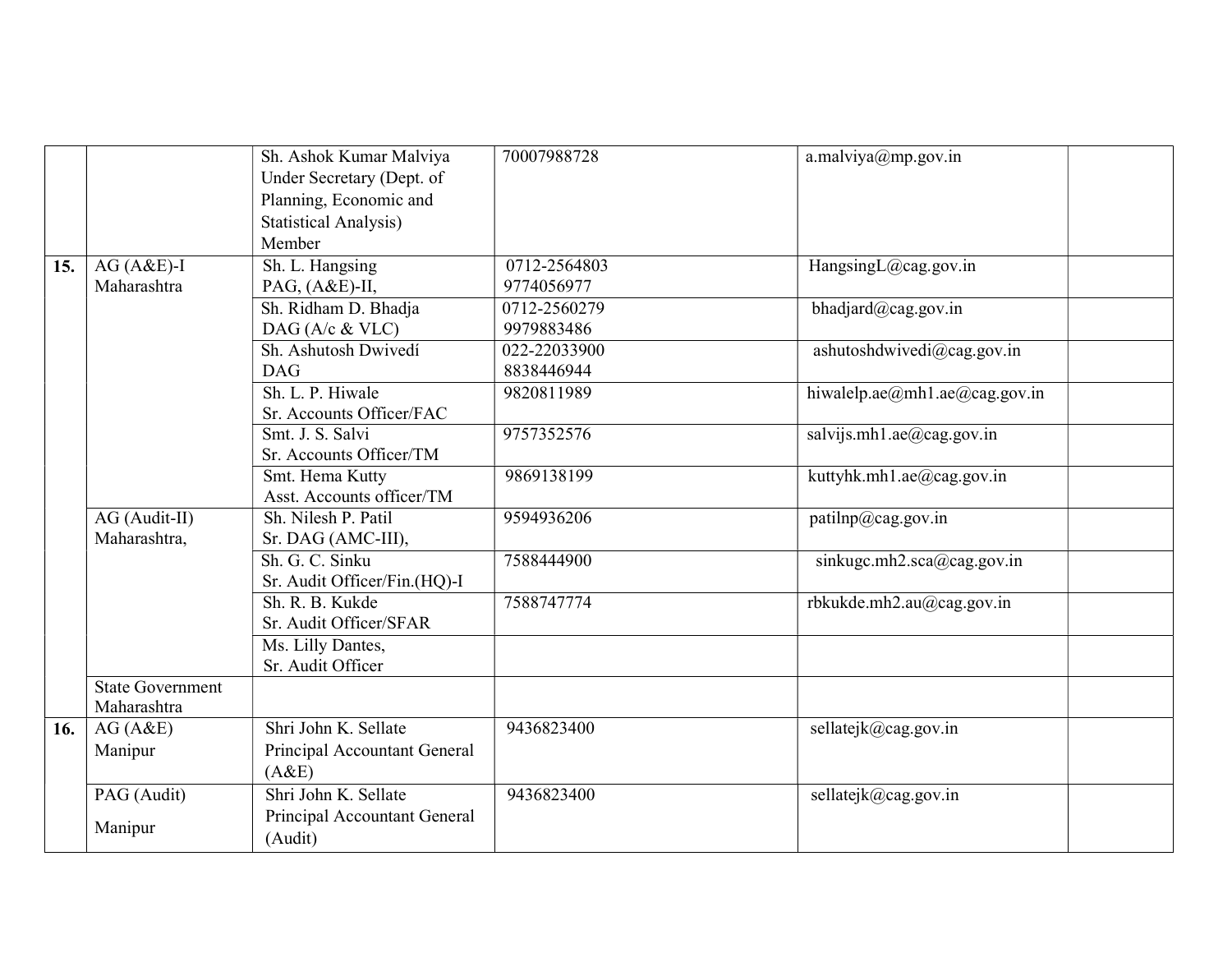|     | <b>State Government</b> | Shri M.H. Khan                  | 8732049874 | khanmh64@yahoo.co.in        |
|-----|-------------------------|---------------------------------|------------|-----------------------------|
|     | Manipur                 | Administrative Secretary        |            |                             |
|     |                         | (Environment & Forest)          |            |                             |
|     |                         | Sh. RK. Dinesh                  | 8132953225 | rkdinesh2000@gmail.com      |
|     |                         | <b>Administrative Secretary</b> |            |                             |
|     |                         | (Textiles, Commerce &           |            |                             |
|     |                         | Industries)                     |            |                             |
|     |                         | Sh. R.K. Dinesh                 | 8132953225 | rkdinesh2000@gmail.com      |
|     |                         | <b>Administrative Secretary</b> |            |                             |
|     |                         | (Revenue)                       |            |                             |
|     |                         | Sh. Gyan Prakash                | 9436021371 | gyanhuirem@gmail.com        |
|     |                         | <b>Administrative Secretary</b> |            |                             |
|     |                         | (Economics & Statistics)        |            |                             |
|     |                         | Sh. T. Ranjit Singh             | 8416093887 | trsingh13@yahoo.co.in       |
|     |                         | <b>Administrative Secretary</b> |            |                             |
|     |                         | (Water Resources Department)    |            |                             |
|     |                         | Sh. B. John Tlangtinkhuma       | 9436894779 | bjohnt77@gmail.com          |
|     |                         | Special Secretary (Finance)     |            |                             |
|     |                         | Sh. Aditya Joshi                | 7217665949 | adityaj0185@gmail.com       |
|     |                         | Principal Chief Conservator of  |            |                             |
|     |                         | Forests                         |            |                             |
| 17. | AG(A&E),                | Sh. K. J. Yepthomi,             | 7005162971 | yepthomikj@cag.gov.in       |
|     | Meghalaya               | Sr. DAG (AE & VLC)              |            |                             |
|     |                         | Sh. S. Nangbah,                 | 9862011968 | snangbah@rediffmail.com     |
|     |                         | Sr. AO (Book Section)           |            |                             |
|     |                         | Sh. S. Prasad Roy,              | 9436103579 | roysp.meg.ae@cag.gov.in     |
|     |                         | AAO (Book Section)              |            |                             |
|     | AG (Audit),             | Sh. Subbaiah,                   | 9448707986 | subbaiah1@cag.gov.in        |
|     | Meghalaya               | DAG (AMG-II)                    |            |                             |
|     |                         | Smt. B. Sawkmie,                | 9436304160 | sawkmieb.meg.sca@cag.gov.in |
|     |                         | Sr.AO (Co-ordn.)                |            |                             |
|     |                         |                                 |            |                             |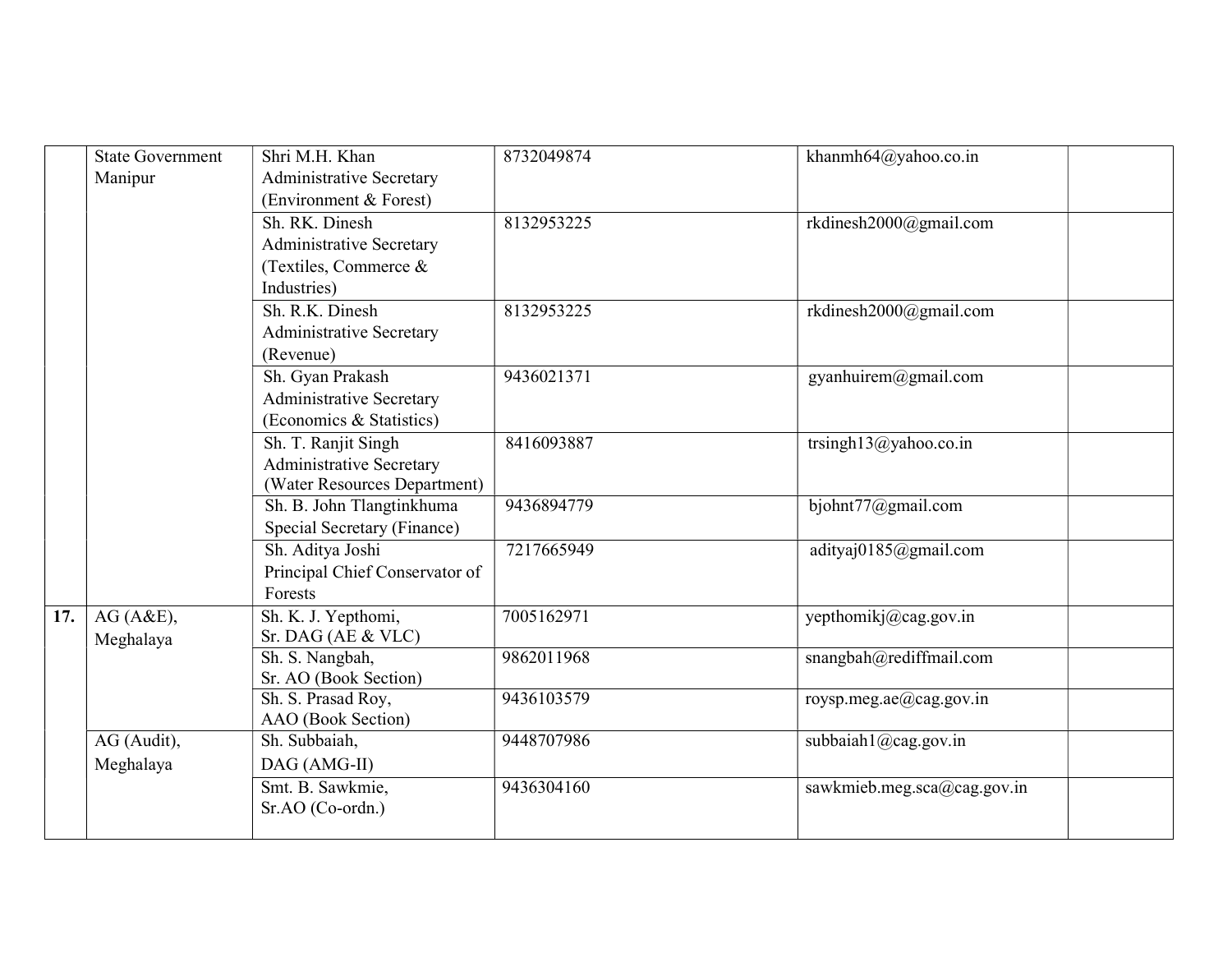|     | State Government, | Sh. Shantanu Sharma,                                     | 9435813045 | shantanu.sharma91@ias.nic.in |
|-----|-------------------|----------------------------------------------------------|------------|------------------------------|
|     | Meghalaya         | Joint Seretary,                                          |            | shantanu.ssharma@gmail.com   |
|     |                   | Govt. of Meghalaya                                       |            |                              |
|     |                   | Finance (Bud. Deptt.)                                    |            |                              |
|     |                   | Sh. S.E. Kharmawlong                                     | 8575206777 | dmrdirector@gmail.com        |
|     |                   | Geologist, O/o the Director of                           |            |                              |
|     |                   | Mineral Resources,                                       |            |                              |
|     |                   | (Mining & Geology)                                       |            |                              |
|     |                   | Sh. T. Wanniang, IFS,                                    | 9436999140 | cfmeshillong@gmail.co.in     |
|     |                   | Conservator for Forest (M&E),                            |            |                              |
|     |                   | O/o the Principal Chief                                  |            |                              |
|     |                   | Conservator of Forests & HoFF                            |            |                              |
|     |                   | (Forest & Environment)                                   |            |                              |
|     |                   | Sh. L. Sooting, Superintending                           | 9856067697 | lamsooting@yahoo.com         |
|     |                   | Engineer (WR) Shillong Circle                            |            |                              |
|     |                   | (Water Resources)                                        |            |                              |
|     |                   | Sh. B. G. Momin,                                         | 9612105819 | mominbg@yahoo.com            |
|     |                   | Research Officer,                                        |            |                              |
|     |                   | O/o the Director of Economic                             |            |                              |
| 18. | AG(A&E)           | & Statistics (Planning)<br>Sh. Elvina Lalmuanpuii Leivon | 8415917122 | leivonl@cag.gov.in           |
|     | Mizoram           | DAG                                                      |            |                              |
|     |                   | Sh. Chandreswar Singha                                   | 9436304938 |                              |
|     |                   | Sr. A.O.                                                 |            |                              |
|     |                   | Sh. Rameshwar Singh                                      | 9856123776 |                              |
|     |                   | <b>AAO</b>                                               |            |                              |
|     | AG (Audit)        | Sh. Hautinlal Suantak                                    | 9366513082 | suantakh@cag.gov.in          |
|     | Mizoram           | Sr. DAG                                                  |            |                              |
|     |                   | Sh. V. Ningthianlal                                      | 9402406895 |                              |
|     |                   | Sr. A.O.                                                 |            |                              |
|     |                   |                                                          |            |                              |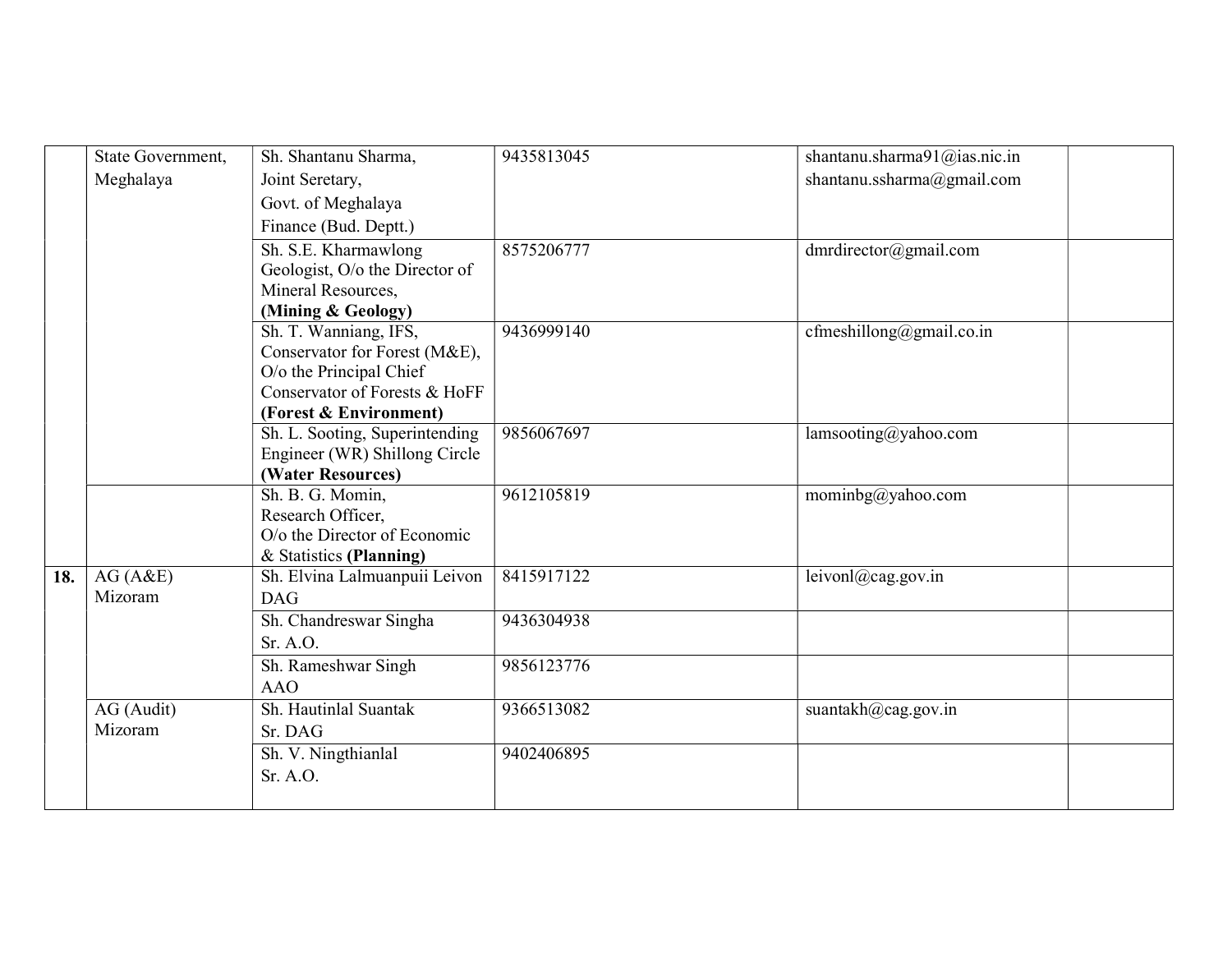|     | <b>State Government</b><br>Mizoram | Sh. Lalpekliana<br>Jt. Secretary  | 9436142280 |                      |
|-----|------------------------------------|-----------------------------------|------------|----------------------|
|     |                                    | Finance Department (EA/B)         |            |                      |
|     |                                    | Sh. Lalthazuala                   | 9436150941 |                      |
|     |                                    | Director                          |            |                      |
|     |                                    | Geology & Mineral Resources       |            |                      |
| 19. | AG(A&E)                            | Sh. Uttam Chanda                  | 9085352945 | chandau@cag.gov.in   |
|     | Nagaland                           | Dy. Accountant General            |            |                      |
|     |                                    | Sh. Ashim Kumar Dey               | 9101163683 |                      |
|     |                                    | Sr. Accounts Officer              |            |                      |
|     |                                    | Finance, WM, AC and Loan          |            |                      |
|     |                                    | Sh. Shaji. K                      | 9402035192 |                      |
|     |                                    | Sr. Accounts Officer              |            |                      |
|     |                                    | Book, VLC-I and GE-I              |            |                      |
|     | PAG (Audit)                        | Sh. Vivek Kumar                   | 9318907782 | bhaskarvk@cag.gov.in |
|     | Nagaland                           | Bhaskar (Convenor)                |            |                      |
|     |                                    | Sr. DAG                           |            |                      |
|     |                                    | Sh. Jishu Bhattacharjee           | 9436435091 |                      |
|     |                                    | Sr. Audit Officer, FINAT          |            |                      |
|     |                                    | Sh. Swapan Paul                   | 9402489710 |                      |
|     |                                    | <b>Assistant Accounts Officer</b> |            |                      |
|     |                                    | <b>WM</b>                         |            |                      |
|     |                                    | Smt. Nempi Khongsai               | 9436832674 |                      |
|     |                                    | <b>Assistant Audit Officer</b>    |            |                      |
|     |                                    | <b>FINAT</b>                      |            |                      |
|     |                                    | Sh. Abhijit Sutradhar             | 9774224763 |                      |
|     |                                    | <b>Assistant Audit Officer</b>    |            |                      |
|     |                                    | <b>FINAT</b>                      |            |                      |
|     | <b>State Government</b>            | Sh. Neiseru Miachieo              | 9862011316 |                      |
|     | Nagaland                           | Deputy Secretary (Budget)         |            |                      |
|     |                                    | Finance Department,               |            |                      |
|     |                                    | Government of Nagaland            |            |                      |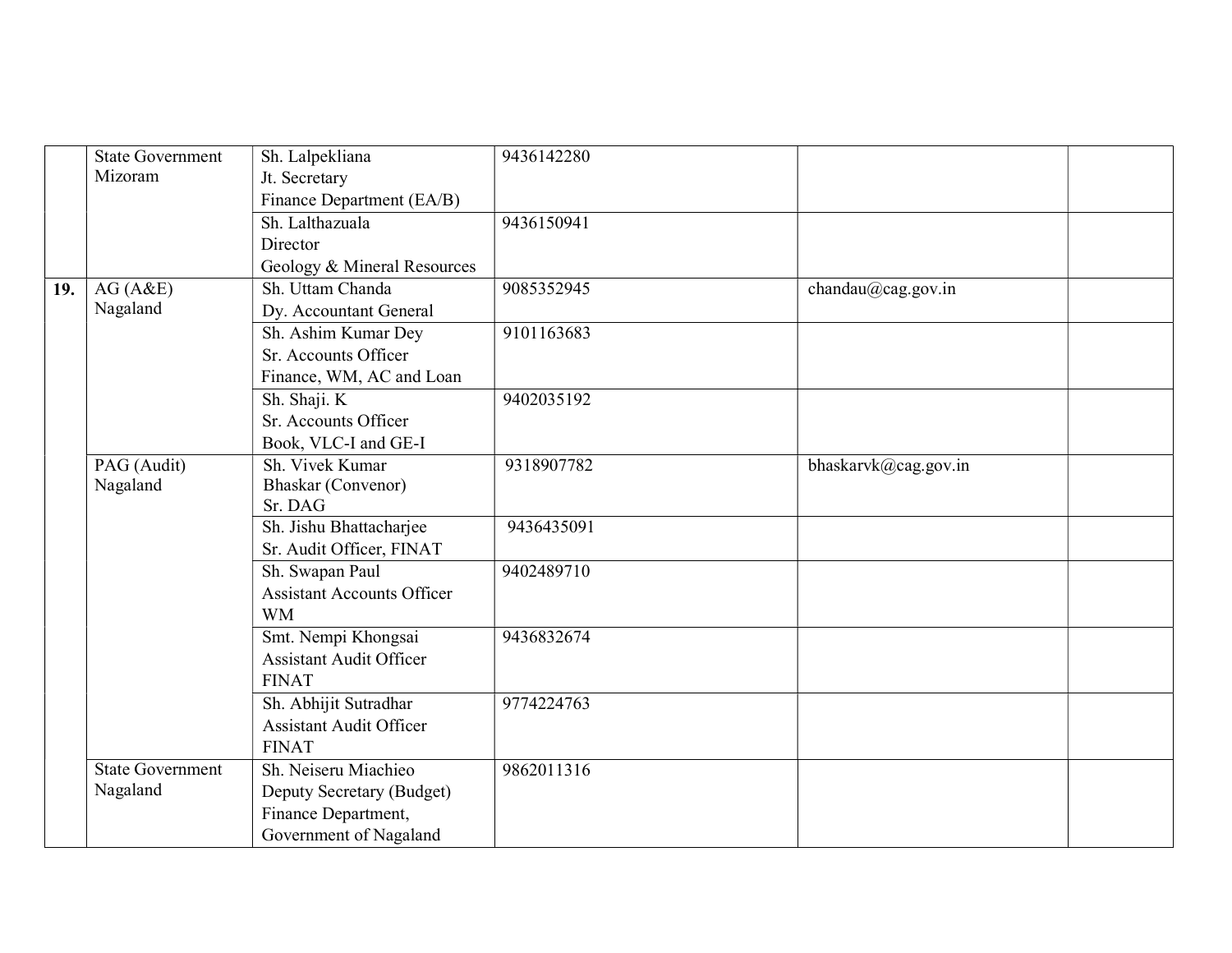| 20. | AG(A&E)                 | Sh. Sreeraj Ashok                   | 8891636874    | sreeraja@cag.gov.in             |
|-----|-------------------------|-------------------------------------|---------------|---------------------------------|
|     | Odisha                  | Sr. DAG (Accounts & VLC),           |               |                                 |
|     | AG (Audit-I)            | Sh. Kishore Reddy Polu              | 0674-2533012, | kishore@cag.gov.in              |
|     | Odisha                  | DAG (AMG-I)                         | 8114769555    |                                 |
|     |                         | Sh. Deepak Raghu                    | 2390524       | raghud@cag.gov.in               |
|     |                         | Sr. DAG (AMG-IV),                   | 9000106448    |                                 |
|     |                         | Sh. B B Ray,                        | 9437232310    | raybb.odi.sca@cag.gov.in        |
|     |                         | Sr. Audit Officer                   |               |                                 |
|     |                         | Sh. S K Mall,                       | 8249446969    | mallsk.odi.sca@cag.gov.in       |
|     |                         | Sr. Audit Officer                   |               |                                 |
|     | PAG (Audit-II)          | Sh. K Surjith                       | 9094084250    | kumars3@cag.gov.in              |
|     | Odisha                  | DAG (Admn & AMG-I),                 |               |                                 |
|     |                         | Sh. Niranjan Panda,                 | 6370637366    | pandan.odi.sca@cag.gov.in       |
|     |                         | Sr. Audit Officer                   |               |                                 |
|     | <b>State Government</b> | Sh. Nihar Ranjan Panda              | 0674-2323514  | Niharranjan.panda@gov.in        |
|     | Odisha                  | Deputy Secretary                    | 8895091200    |                                 |
|     |                         | Finance Department                  |               |                                 |
|     |                         | Dr. Umesh Chandra Jena              | 0674-2393607  |                                 |
|     |                         | Joint Director,                     |               |                                 |
|     |                         | Steel & Mines Department            |               |                                 |
|     |                         | Sh. Raghunath Sarangi,              | 9861886720    | raghynath.sarangi@odisha.gov.in |
|     |                         | <b>Assistant Financial advisor-</b> |               |                                 |
|     |                         | cum-UnderSecretary,                 |               |                                 |
|     |                         | Forest & Environment                |               |                                 |
|     |                         | Department                          |               |                                 |
|     |                         | Sh. Sarada Prasad Mallick           | 7008513085    | $d$ irmms-rev $(a)$ gov.in      |
|     |                         | FA & CAO, Directorate of            |               |                                 |
|     |                         | Minor Minerals, Revenue &           |               |                                 |
|     |                         | Disaster Management                 |               |                                 |
|     |                         | Department.                         |               |                                 |
|     |                         | Sh. Biranchi Narayan Madeli,        | 9437438826    |                                 |
|     |                         | <b>Under Secretary</b>              |               |                                 |
|     |                         | <b>Water Resources</b>              |               |                                 |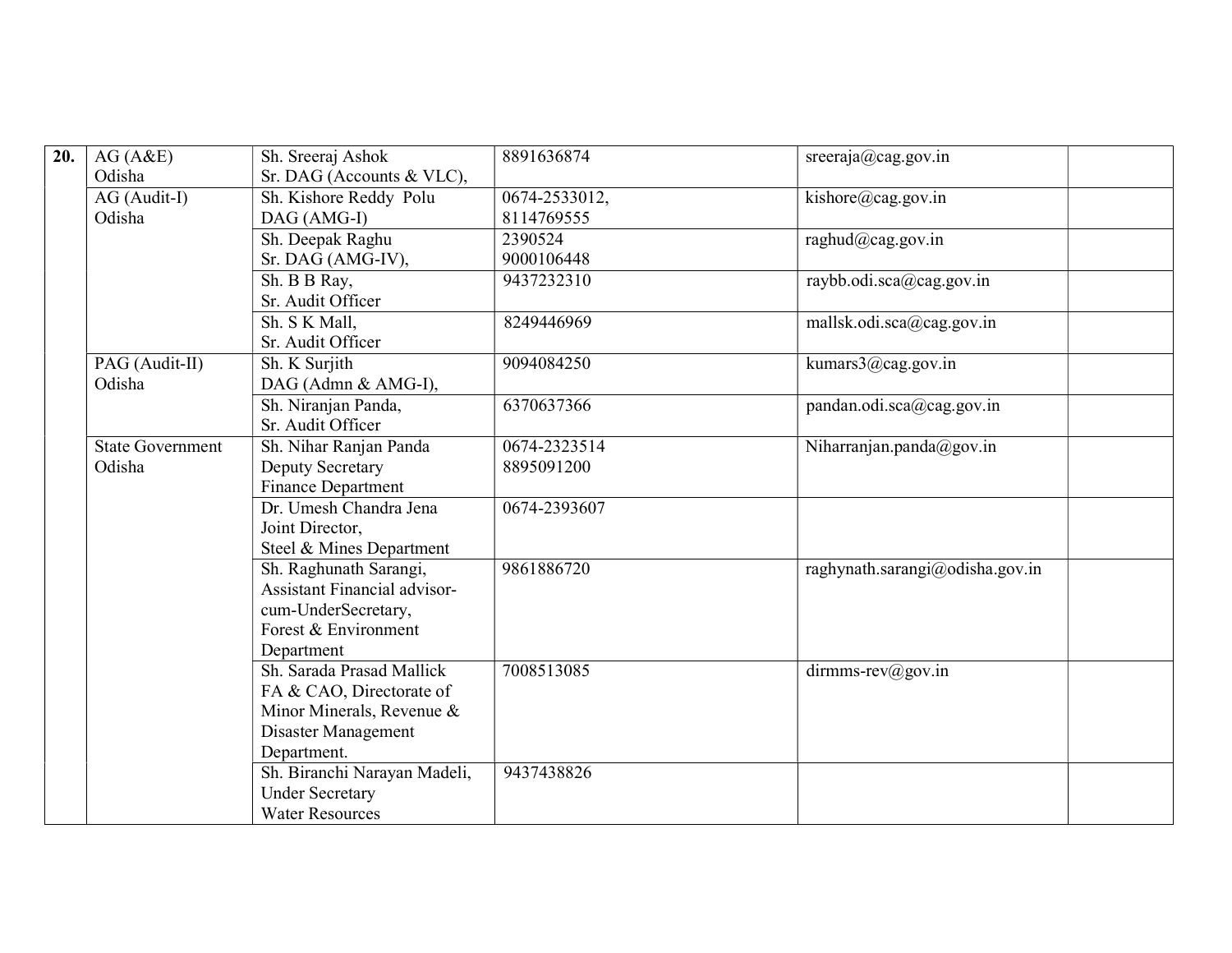|     |              | Ms. Manasi Satapathy<br><b>Additional Director</b><br>Planning & Convergence | 700877704307 |                              |
|-----|--------------|------------------------------------------------------------------------------|--------------|------------------------------|
| 21. | PAG (A&E),   | Sh. Shish Ram Verma.                                                         | 9812623654   | shishram43@cag.gov.in        |
|     | Punjab       | DAG(A/Cs)                                                                    |              |                              |
|     |              | Smt. Shampa Das                                                              | 9815936265   | dasshampa.pjb.ae@cag.gov.in  |
|     |              | <b>SAO</b>                                                                   |              |                              |
|     |              | Sh. Akash Bhushan,                                                           | 7986516374   | aaotm1.pjb.ae@cag.gov.in     |
|     |              | <b>AAO</b>                                                                   |              |                              |
|     |              | Sh. Sita Ram                                                                 | 9463291995   | aaobook2.pjb.ae@cag.gov.in   |
|     |              | <b>AAO</b>                                                                   |              |                              |
|     | PAG (Audit), | Sh. Ankush Kumar Garg,                                                       | 9910647522   | kumarankush@cag.gov.in       |
|     | Punjab       | Deputy Accountant General                                                    |              |                              |
|     |              | Sh. Narender Kumar Khattar,                                                  | 9877791127   | Khattarn.pjb.sca@cag.gov.in  |
|     |              | <b>SAO</b>                                                                   |              |                              |
|     |              | Smt. Surinder Kaur Sachdeva,                                                 | 9814032266   | sachdsk.pjb.sca@cag.gov.in   |
|     |              | <b>SAO</b>                                                                   |              |                              |
|     |              | Sh. Anurag Malhotra                                                          | 9988068685   |                              |
|     |              |                                                                              |              |                              |
|     |              | Sh. Ashwini Kumar Sharma,                                                    | 7015383810   | ashwinikr.pjb.sca@cag.gov.in |
|     |              | <b>SAO</b>                                                                   |              |                              |
|     |              | Sh. Sushil Kumar,                                                            | 9780482424   | groversk.chd.sca@cag.gov.in  |
|     |              | <b>SAO</b>                                                                   |              |                              |
|     |              | Sh. Rishi Raj Singh                                                          |              | Rishir.pjb.au@cag.gov.in     |
|     |              | <b>AAO</b>                                                                   |              |                              |
|     |              | Sh. Harchand                                                                 | 9417431176   |                              |
|     |              | <b>SAO</b>                                                                   |              |                              |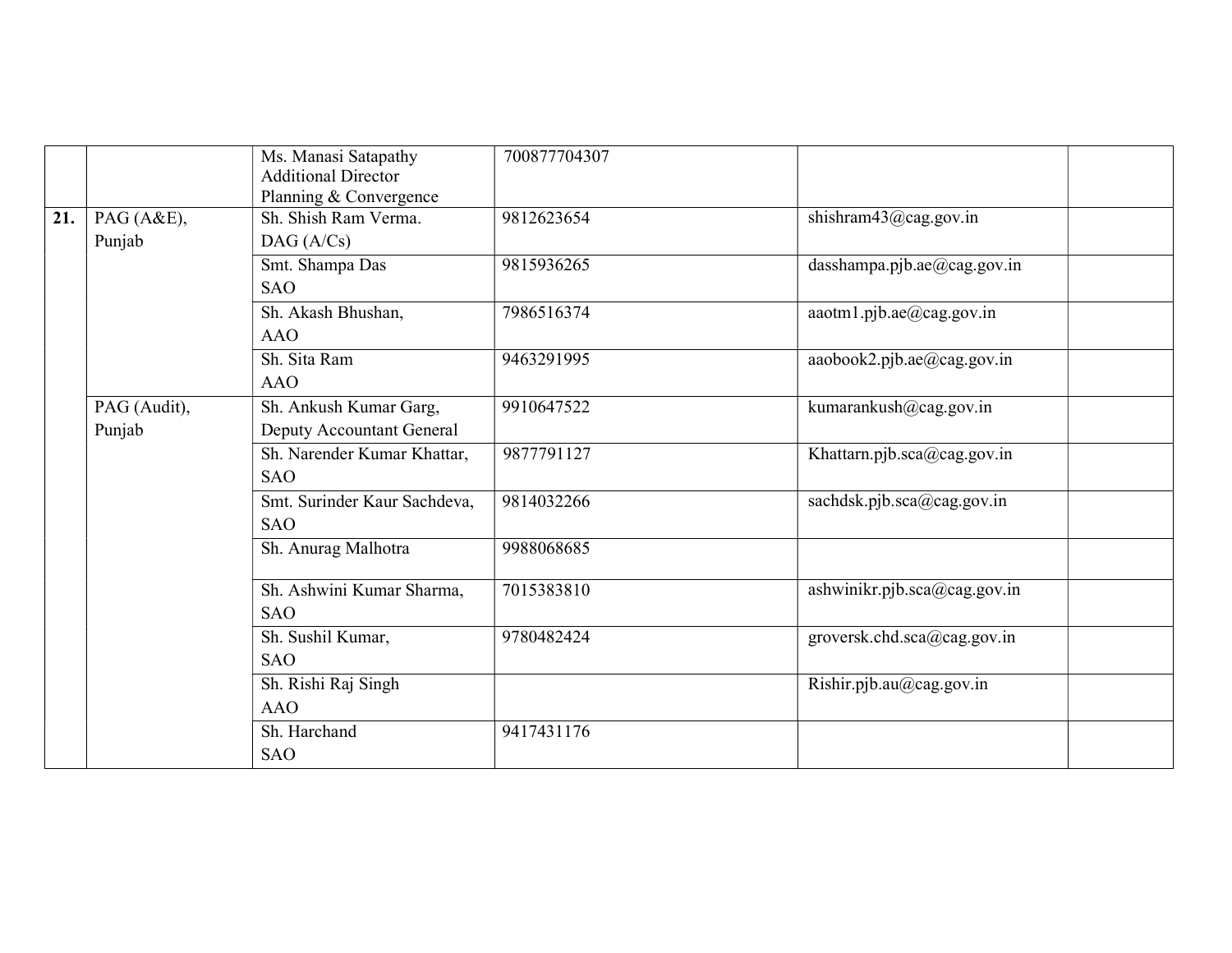| <b>State Government</b> | Sh. Mohammad Tayyab,            | 9463075767  | splsecexp@gmail.com                |
|-------------------------|---------------------------------|-------------|------------------------------------|
| Punjab                  | Special Secretary, Expenditure, |             |                                    |
|                         | Department of Finance,          |             |                                    |
|                         | Chairman (NRA Cell)             |             |                                    |
|                         | Smt. Parampal Kaur,             | 01722743875 | additionalsecretaryirrigation@gmai |
|                         | Special Secretary,              |             | 1.com                              |
|                         | Department of Water             |             |                                    |
|                         | Resources & Mines and           |             |                                    |
|                         | Geology,                        |             |                                    |
|                         | Member (NRA Cell)               |             |                                    |
|                         | Sh. Kawardeep Singh,            | 9412927413  | forestworking02@gmail.com          |
|                         | Deputy Conservator of Forest    |             |                                    |
|                         | (Working Plan),                 |             |                                    |
|                         | Department of Forest $\&$       |             |                                    |
|                         | Wildlife, Member (NRA Cell)     |             |                                    |
|                         | Sh. P. K. Bali,                 | 9878155100  | usr.rev@punjab.gov.in              |
|                         | Joint Secretary                 |             |                                    |
|                         | Land Record Department of       |             |                                    |
|                         | Revenue Rehabilitation and      |             |                                    |
|                         | Disaster                        |             |                                    |
|                         | Management,                     |             |                                    |
|                         | Member (NRA Cell)               |             |                                    |
|                         | Sh. Jagdeep Singh,              | 9815995021  | jagdeep1966@rediffmail.com         |
|                         | Joint Director                  |             |                                    |
|                         | Economic & Statistical          |             |                                    |
|                         | Analysis                        |             |                                    |
|                         | Department of Planning,         |             |                                    |
|                         | Member (NRA Cell)               |             |                                    |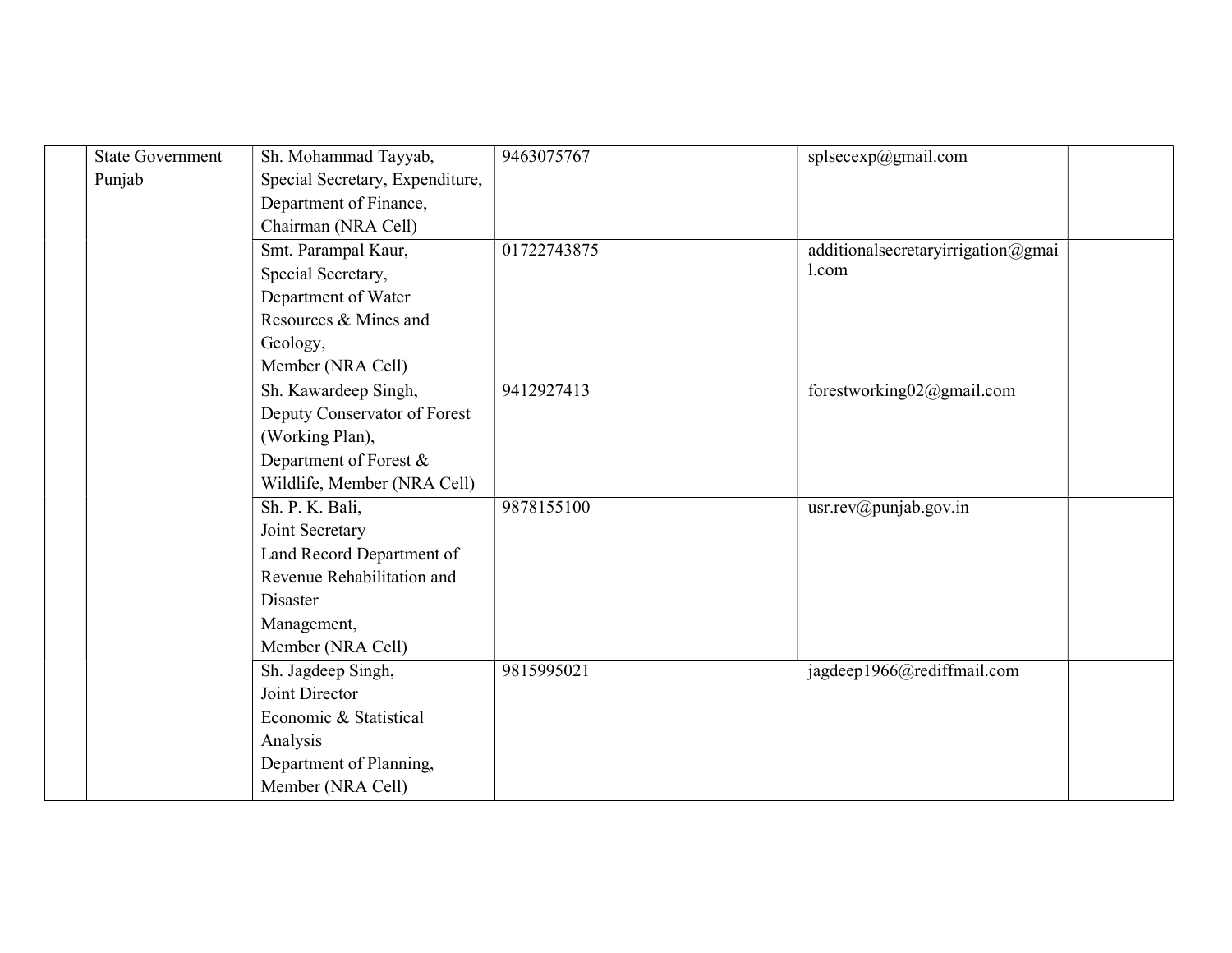|     |               | Deputy Director,                                     | 01722740434 | dfreifd@gmail.com              |
|-----|---------------|------------------------------------------------------|-------------|--------------------------------|
|     |               | Directorate of Financial of                          |             |                                |
|     |               | Resources & Intelligence,                            |             |                                |
|     |               | Department of Finance                                |             |                                |
|     |               | Member (NRA Cell)                                    |             |                                |
|     |               | Sh. Rupesh Puri,                                     | 9855407405  | panchatav@gmauil.com           |
|     |               | Joint Director,                                      |             |                                |
|     |               | Directorate of Public                                |             |                                |
|     |               | Enterprises                                          |             |                                |
|     |               | & Disinvestment Department                           |             |                                |
|     |               | of Finance                                           |             |                                |
|     |               | Member Secretary (NRA Cell)                          |             |                                |
| 22. | AG(A&E)       | Sh. Prithavipal Singh Kanawat,                       | 9460106165  | kanawatps@cag,gov.in           |
|     | Rajasthan     | Sr. DAG/Accounts                                     |             |                                |
|     |               | Supervision                                          |             |                                |
|     |               | Shi Om Prakash Sharma,                               | 9828086633  | sharmaop.raj.ae $@$ cag.gov.in |
|     |               | Sr. Accounts Officer                                 |             |                                |
|     |               | Data Collection and preparation<br>of Asset Accounts |             |                                |
|     |               | Sh. Ram Charan Gupta,                                | 9414795717  | ramcharang.raj.ae@cag.gov.in   |
|     |               | <b>Asstt. Accounts Officer</b>                       |             |                                |
|     |               | Data Collection and preparation                      |             |                                |
|     |               | of Asset Accounts                                    |             |                                |
|     |               | Sh. Mukesh Kumar Upadhyay,                           | 7597789550  | mukeshkumaru.raj.ae@cag.gov.in |
|     |               | Asstt, Accounts Officer                              |             |                                |
|     |               | (AdhOC)                                              |             |                                |
|     |               | Data Collection and preparation                      |             |                                |
|     |               | of Asset Accounts                                    |             |                                |
|     | AG (Audit-II) | Sh. Sanjeev Kumar Surana,                            | 9413236481  | suranask@cag.gov.in            |
|     | Rajasthan     | DAG (AMG-III)                                        |             |                                |
|     |               | Sh. Moti Lal Meena                                   | 9887379753  | meenaml.rajsca@cag.gov.in      |
|     |               | Asstt. Audit Office                                  |             |                                |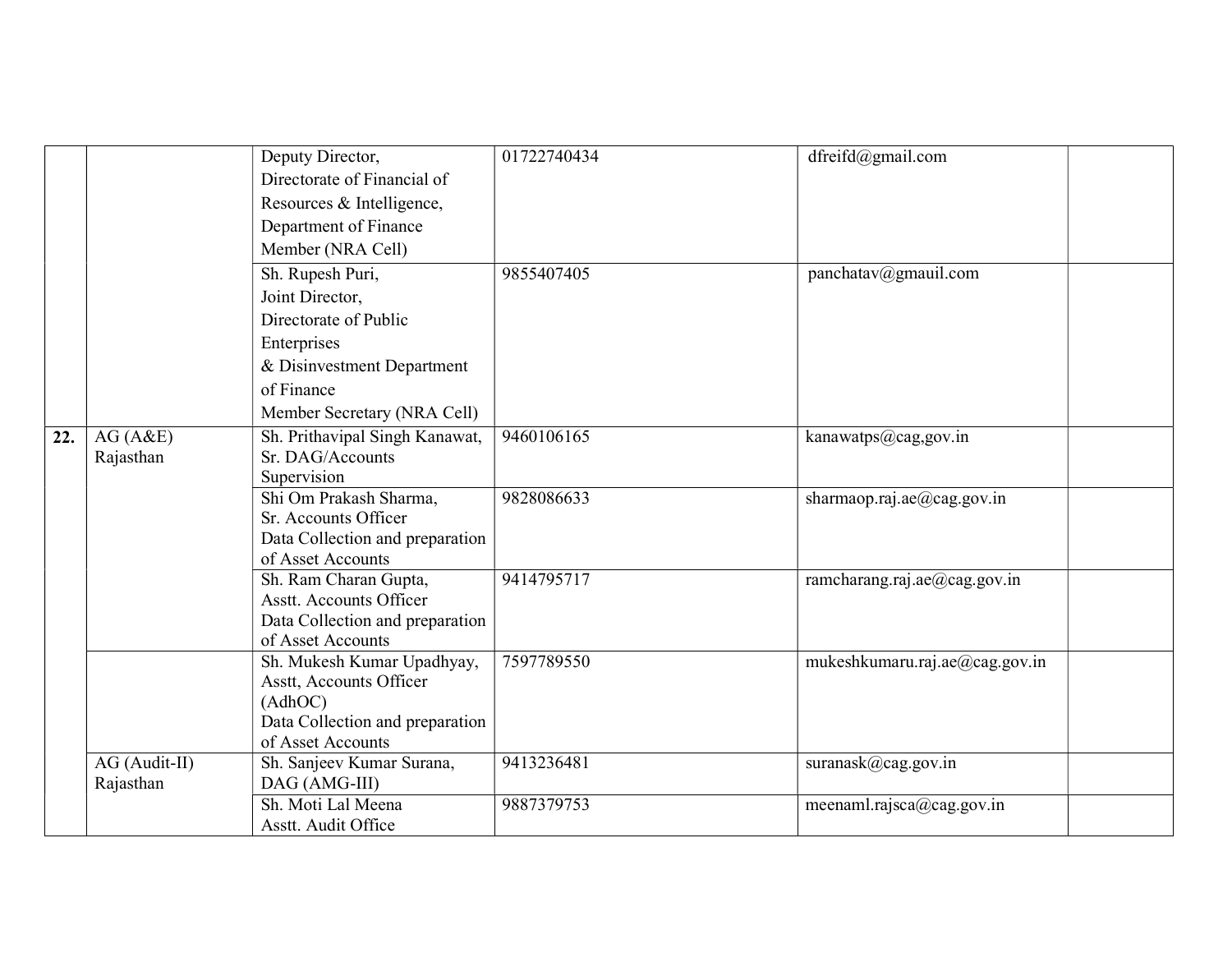|                         | Sh. Raja Ram Gurjar,<br>Asstt. Audit Officer | 9413489280   | rajaramg.raj.au@cag.gov.in     |
|-------------------------|----------------------------------------------|--------------|--------------------------------|
|                         |                                              |              |                                |
|                         | Smt. Shobha Sain,<br>Asstt. Audit Officer    | 9024042686   |                                |
|                         |                                              |              |                                |
|                         | Sh. Dinesh Chand Gupta,                      | 9413764589   | dineshchandg.raj.au@cag.gov.in |
|                         | Asstt. Audit Officer                         |              |                                |
| AG (Audit-I)            | Sh. Teg Singh,                               | 8700985135   |                                |
| Rajasthan               | Sr. DAG                                      |              |                                |
|                         | Sh. Muskesh Singhal                          | 9414775368   |                                |
|                         | Sr. Audit Officer                            |              |                                |
|                         | Sh. Ravi Yadav                               | 9772463300   | raviy.raj.au@cag.gov.in        |
|                         | Asstt. Audit Officer                         |              |                                |
|                         | Sh. Satish Chand Rawat,                      | 9314620453   |                                |
|                         | Sr. Audit Officer                            |              |                                |
|                         | Sh. Rajan Bhatia,                            | 9414059439   |                                |
|                         | Sr. Audit Officer                            |              |                                |
| <b>State Government</b> | Sh. Vimal Kumar Gupta,                       | 0141-2227921 | isfgt@rajasthan.gov.in         |
| Rajasthan               | Joint Secretary,                             |              |                                |
|                         | Finance (G & T),                             |              |                                |
|                         | Finance Department                           |              |                                |
|                         | Sh. Anil Kumar Verma,                        | 9414846041   | adghq.mg@rajasthan.gov.in      |
|                         | Addl. Director (Geology)                     |              |                                |
|                         | Mining & Geology                             |              |                                |
|                         | Sh. Rajeev Kumar Shrivastav                  | 9414357991   | rk.shrivastav@rajasthan.gov.in |
|                         | Addl. Director                               |              |                                |
|                         | <b>Statistics</b>                            |              |                                |
|                         | Sh. Om Prakash Baswal,                       | 9413476771   |                                |
|                         | Sr. A.O.                                     |              |                                |
|                         | <b>Water Resources</b>                       |              |                                |
|                         | Sh. Mahaveer Prasad Meena                    | 9414069911   | jsrevenue2810@gmail.com        |
|                         | Joint Secretary,                             |              |                                |
|                         | Revenue (Group-2)                            |              |                                |
|                         | Land Revenue                                 |              |                                |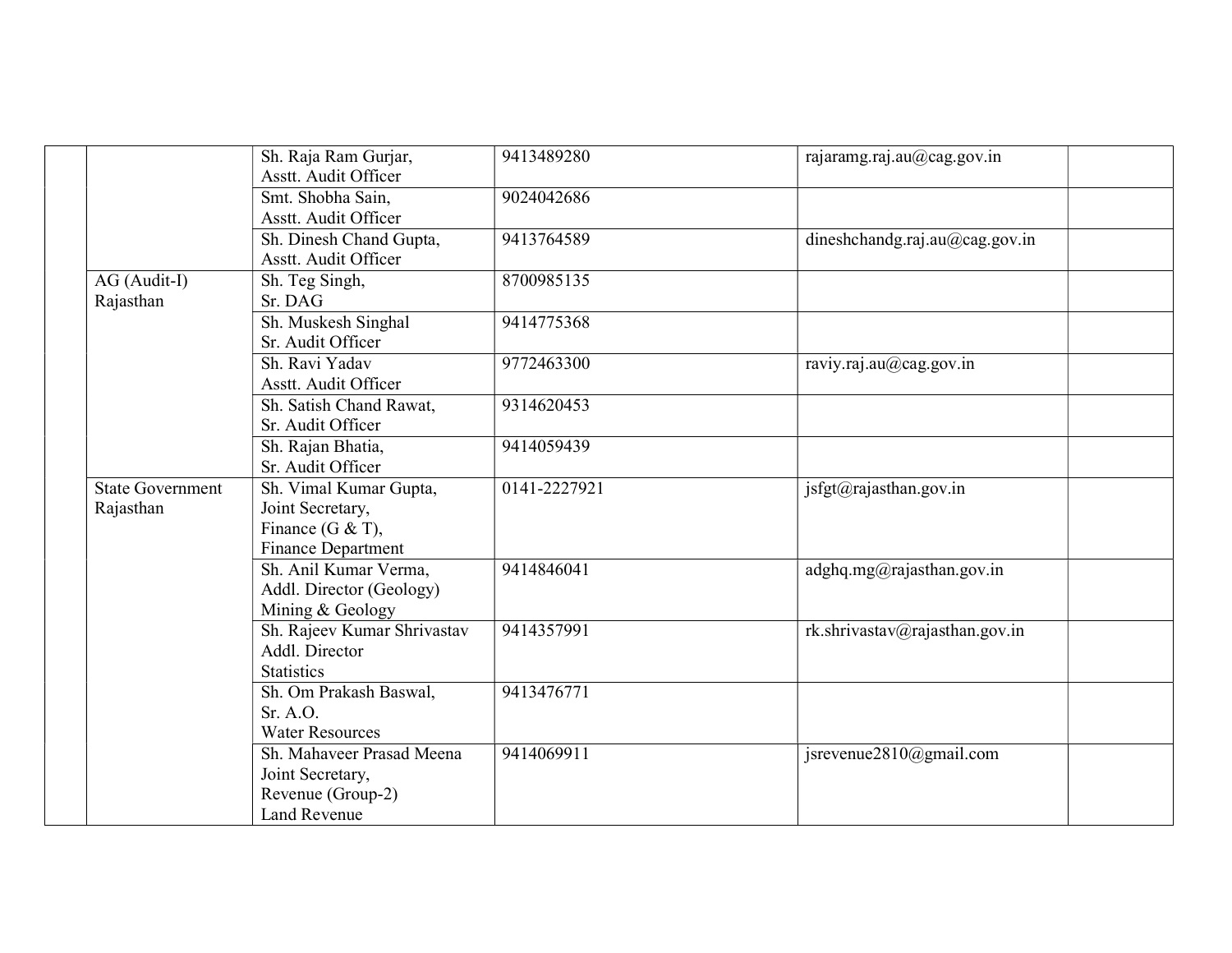|     |                           | Smt. Asha Jain<br><b>Assistant Secretary</b><br>Forest & Environment | 0141-2227393 |                            |
|-----|---------------------------|----------------------------------------------------------------------|--------------|----------------------------|
| 23. | Sr. DAG $(A&E)$<br>Sikkim | Sh. A. Paventhan,<br><b>DAG</b>                                      | 9629030604   | paventhana@cag.gov.in      |
|     |                           | Sh. Suraj Lama<br><b>AAO</b>                                         | 9832520952   | lamas.sik.ae@cag.gov.in    |
|     |                           |                                                                      |              |                            |
|     | PAG (Audit)<br>Sikkim     | Sh. Sushil Kumar,                                                    | 9810827767   | sushilkumar@cag.gov.in     |
|     |                           | PAG                                                                  |              |                            |
|     |                           | PAG (Audit)                                                          |              |                            |
|     |                           | Sh. Subhas Pradhan                                                   | 9474056325   | pardhan.sik.sca@cag.gov.in |
|     |                           | Sr. AO                                                               |              |                            |
|     | <b>State Government</b>   | Sh. Nischal Gautam                                                   | 9800633588   | meetnischaI@yahoo.com      |
|     | Sikkim                    | Jt. Director                                                         | 7001970878   |                            |
|     |                           | Forest & Environment                                                 |              |                            |
|     |                           | Shi D. R. Thapa                                                      | 8372038017   | drthapa20@gmail.com        |
|     |                           | (Addl. Director)                                                     |              |                            |
|     |                           | Directorate of Eco. Statistics,                                      |              |                            |
|     |                           | Monitoring & Evaluation                                              |              |                            |
|     |                           | Sh. Yeshey Dorjee Bhutia,                                            | 7479325076   | yeshaydorjee19@gmail.com   |
|     |                           | D. E., Water Resources                                               |              |                            |
|     |                           | Sh. Keshar Kumar Luitel,                                             | 9609036284   | Keshar.luitel@gmail.com    |
|     |                           | (JT. Dir.), Mines & Geology                                          |              |                            |
|     |                           | Sh. P. P. Sharma (CAO)                                               | 95939S5328   | sharmapp $67@g$ mail.com   |
|     |                           | Land Revenue & Disaster                                              |              |                            |
|     |                           | Management                                                           |              |                            |
| 24. | AG(A&E)                   | Smt Nithya Radhakrishnan,                                            | 9884428122   | nithyar@cag.gov.in         |
|     | Tamil Nadu                | DAG(Accounts)                                                        |              |                            |
|     | AG (Audit)                | Sh. M. Satish,                                                       | 9783872597   | msatisfı@cag.gov.in        |
|     | Tamil Nadu                | Deputy Accountant General                                            |              |                            |
|     |                           | PAG(Audit-I)                                                         |              |                            |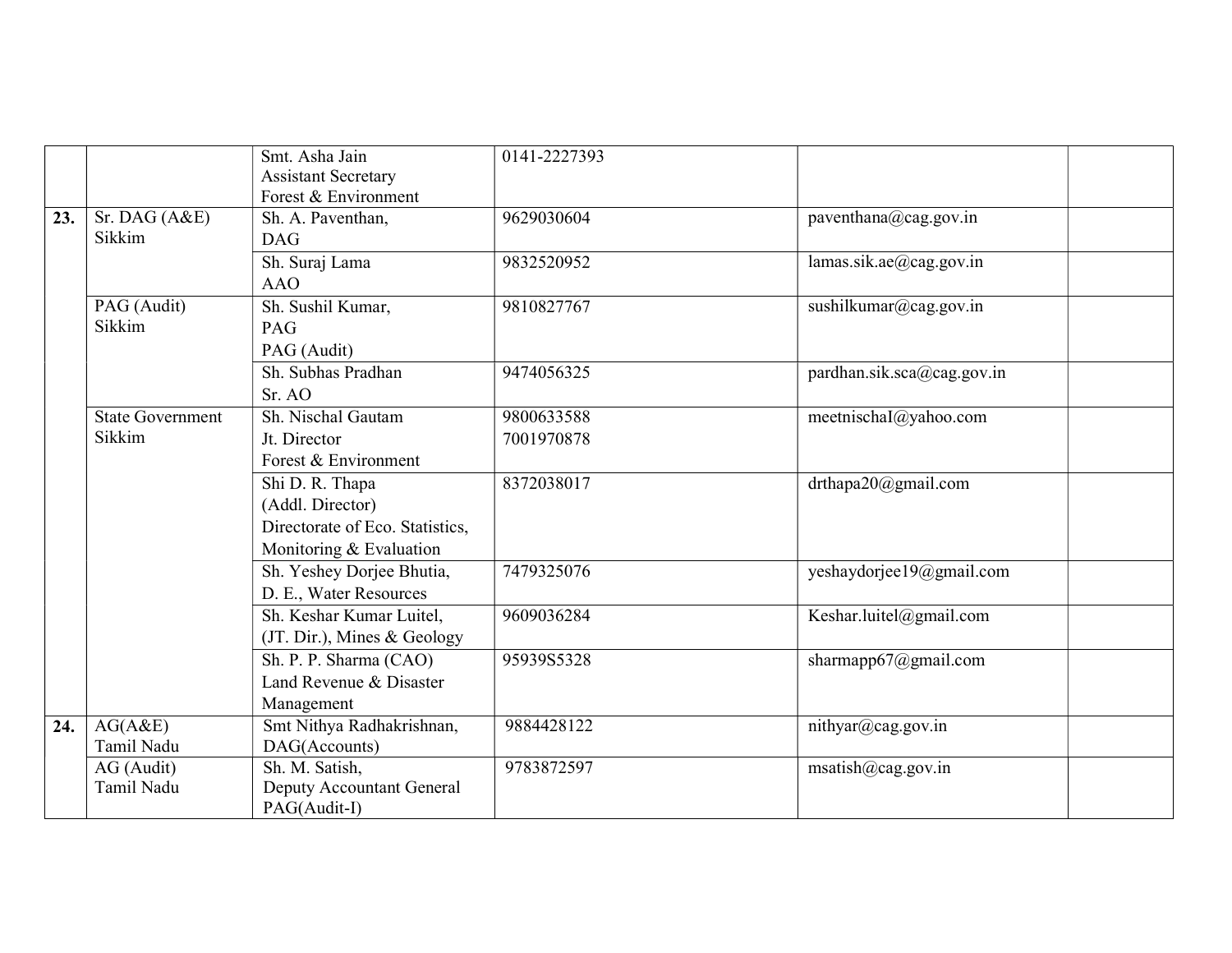|     |                                       | Sh. J.S. Mohamed Ashraf,<br>Deputy Accountant<br>General/AMG II<br>AG(Audit-II)                                    | 9094446108 | asrafjs@cag.gov.in         |
|-----|---------------------------------------|--------------------------------------------------------------------------------------------------------------------|------------|----------------------------|
|     | <b>State Government</b><br>Tamil Nadu | Sh. S. Arunraj,<br>Deputy Secretary (Budget)<br>Finance Department                                                 | 8072717935 | dsbudget@gmail.com         |
|     |                                       | Sh. Deepak Srivatsava,<br>Addl. Pr. Chief Conservator of<br>Forests, Environment and<br><b>Forest Department</b>   | 9437776923 | workingplanapccf@gmail.com |
|     |                                       | Sh. V. Dharani Babu<br>Deputy Secretary to<br>Government/Financial<br>Advisor in the Dept. of<br><b>Statistics</b> | 9444896275 | dharaniv73@gmail.com       |
|     |                                       | Sh. N. Anandagopalan<br>Joint Director of Geology and<br>Mining<br>Department of Geology and<br>Mining             | 9499002205 | geomine@nic.in             |
|     |                                       | Sh. Vijayaraju<br>Deputy General Manager<br><b>Energy Department</b>                                               | 9894589011 | dgm@teda.in                |
|     |                                       | Smt R. Savithri<br>Chief Accounts Officer<br>Department of Industries and<br>Commerce                              | 9600010875 | indcom@nic.in              |
|     |                                       | Sh. S. Suresh Kumar<br>Joint Engineer<br>Public Works Department                                                   | 9444945235 | pwdsec@tn.gov.in           |
| 25. | AG(A&E)<br>Telangana,<br>Hyderabad    | Sh. Akhil Sanal Kumar<br>DAG (Accts. & IT)                                                                         | 8921042303 | akhilspillai@cag.gov.in    |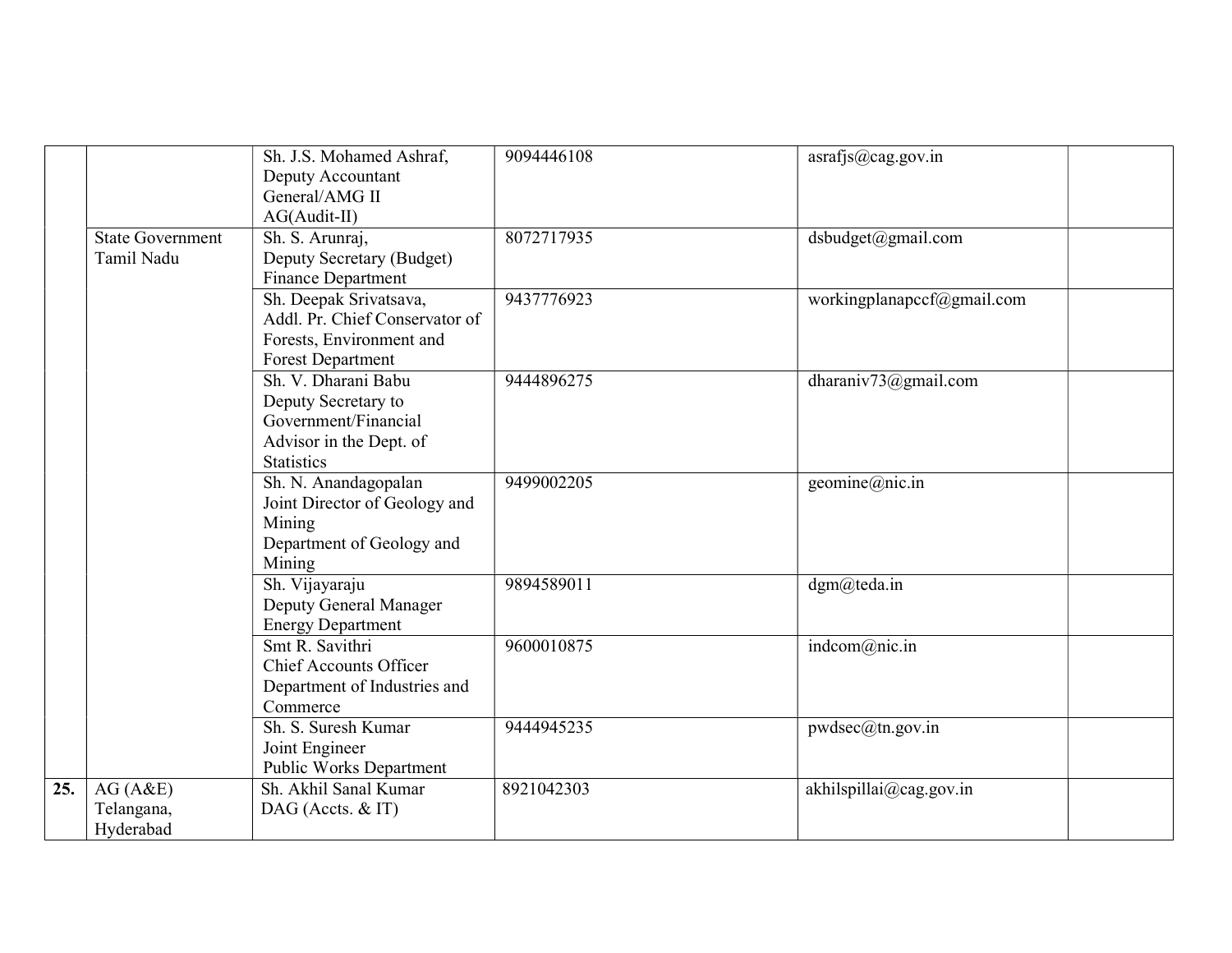| AG (Audit)<br>Telangana, | Ms. Saranya Baskar<br>Deputy Accountant General                | 9566120280 | saranyab $(a)$ cag.gov.in                |
|--------------------------|----------------------------------------------------------------|------------|------------------------------------------|
| Hyderabad                | $(AMG-III)$                                                    |            |                                          |
| <b>State Government</b>  | Sh. D. Ronald Rose,                                            | 9492333000 | ronaldroseias.office@gmail.com           |
| Telangana,               | Special Secretary to Govt.                                     |            |                                          |
| Hyderabad                | <b>Finance Department</b>                                      |            | splsecretaryfinance@telangana.gov.<br>1n |
|                          | Smt. P. Sowmya.                                                | 9100587778 | pagidisowmya@gmail.com                   |
|                          | Joint Director,                                                |            |                                          |
|                          | Directorate of Economics and                                   |            |                                          |
|                          | Statistics, Planning                                           |            |                                          |
|                          | Department,                                                    |            |                                          |
|                          | Sh. Akella Suresh,                                             | 8978374923 | ceppmutelangana@gmail.com                |
|                          | Executive Engineer, PPMU                                       |            |                                          |
|                          | Cell in-charge, Irrigation &                                   |            |                                          |
|                          | <b>Command Area Development</b>                                |            |                                          |
|                          | Dept.,                                                         |            |                                          |
|                          | Sh. A.R.N. Sharma,                                             | 8897700991 | cehydrologyts@gmail.com                  |
|                          | Executive Engineer, NHI)                                       |            |                                          |
|                          | Hydrology,                                                     |            |                                          |
|                          | Irrigation & Command Area                                      |            |                                          |
|                          | Development Dept.,                                             |            |                                          |
|                          | Sh. K. Lakshma,                                                | 7032982008 | director.tgsgwd@gmaii.com                |
|                          | Joint Director, Ground Water                                   |            |                                          |
|                          | Department,                                                    |            |                                          |
|                          | Irrigation & Command Area                                      |            |                                          |
|                          | Development Dept.,                                             | 9959026634 |                                          |
|                          | Smt. M. Madhavi,                                               |            | cehydrologyts@gmail.com                  |
|                          | Deputy Executive Engineer,                                     |            |                                          |
|                          | NHP Hydrology, Irrigation &<br><b>Command Area Development</b> |            |                                          |
|                          |                                                                |            |                                          |
|                          | Dept.,                                                         |            |                                          |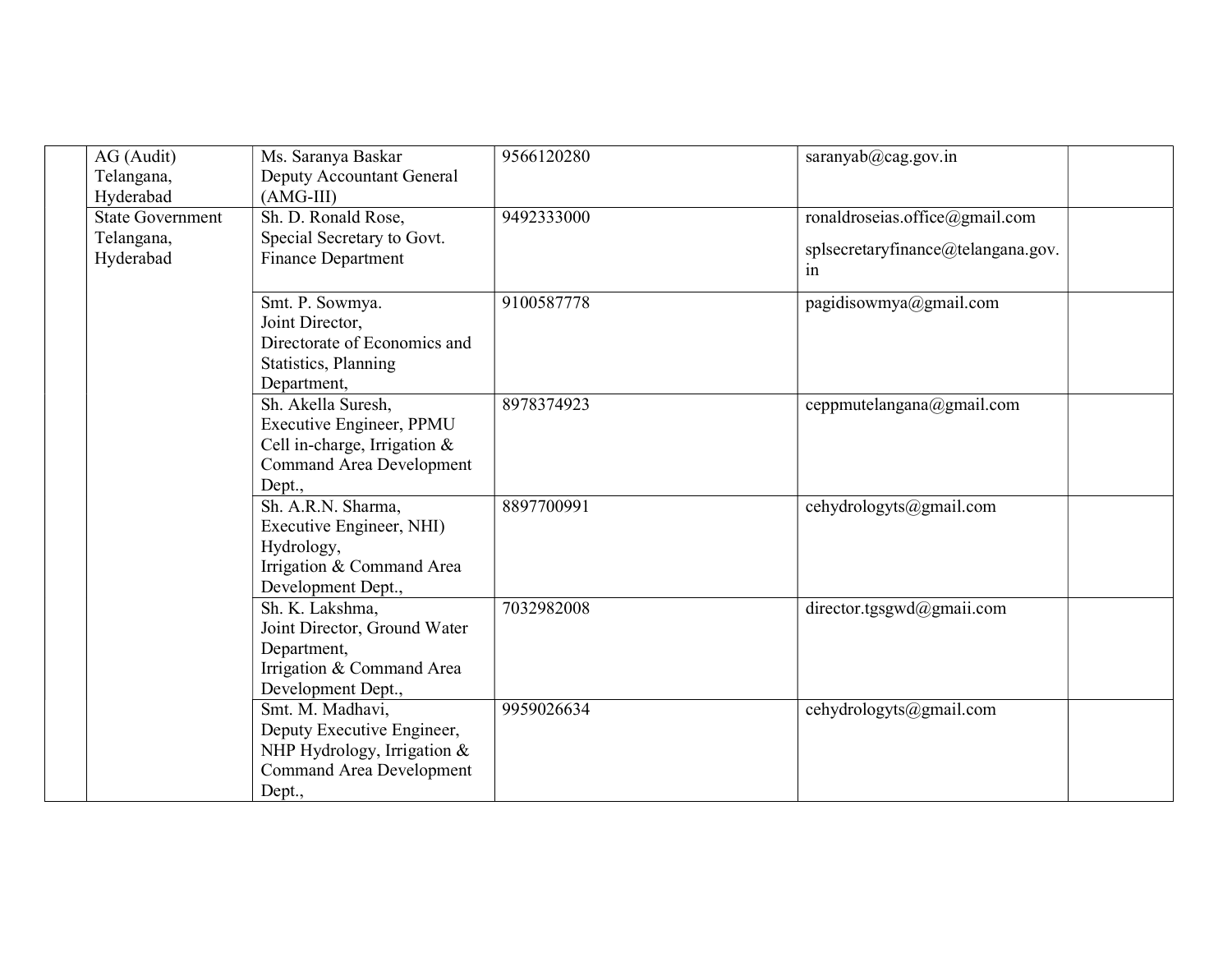| Sh. V. Madhusudan,                | 8886652001                      | madhuvedulla@yahoo.com          |
|-----------------------------------|---------------------------------|---------------------------------|
| Chief Executive Officer,          | 9133712223                      |                                 |
| TSIIC,                            |                                 |                                 |
| <b>Industries and Commerce</b>    |                                 |                                 |
| Department,                       |                                 |                                 |
| Sh. Mohan Chandra Pargaien,       | 9704996164                      | mcpargaien@gmail.com            |
| <b>Additional Principal Chief</b> |                                 |                                 |
| Conservator of                    |                                 |                                 |
| Forests (Development),            |                                 |                                 |
| Environment, Forest, Science      |                                 |                                 |
| and Technology Department,        |                                 |                                 |
| Sh. D. Narender,                  | 9177303212                      | ee3-uh2-tspcb@telangana.gov.in  |
| Senior Environmental Engineer     |                                 |                                 |
| (FAC),                            |                                 |                                 |
| Telangana State Pollution         |                                 |                                 |
| Control Board,                    |                                 |                                 |
| Environment, Forest, Science      |                                 |                                 |
| and Technology Department,        |                                 |                                 |
| Smt. J. Sumathi,                  | 9177303230                      | so6-tspcb@telangana.gov.in      |
| <b>Environmental Scientist,</b>   |                                 |                                 |
| Central Lab,                      |                                 |                                 |
| Telangana State Pollution         |                                 |                                 |
| Control Board,                    |                                 |                                 |
| Environment, Forest, Science      |                                 |                                 |
| and Technology Department,        |                                 |                                 |
| Sh. Swargam Srinivas, IFS,        | 9912510333                      | telanganabiodiversity@gmail.com |
| Member Secretary,                 |                                 |                                 |
| Telangana State Bio-diversity     |                                 |                                 |
| Board,                            |                                 |                                 |
| Environment, Forest, Science      |                                 |                                 |
| and Technology Department,        |                                 |                                 |
| Revenue Department,               | Nominations yet to be received. |                                 |
| Govt. of Telangana                |                                 |                                 |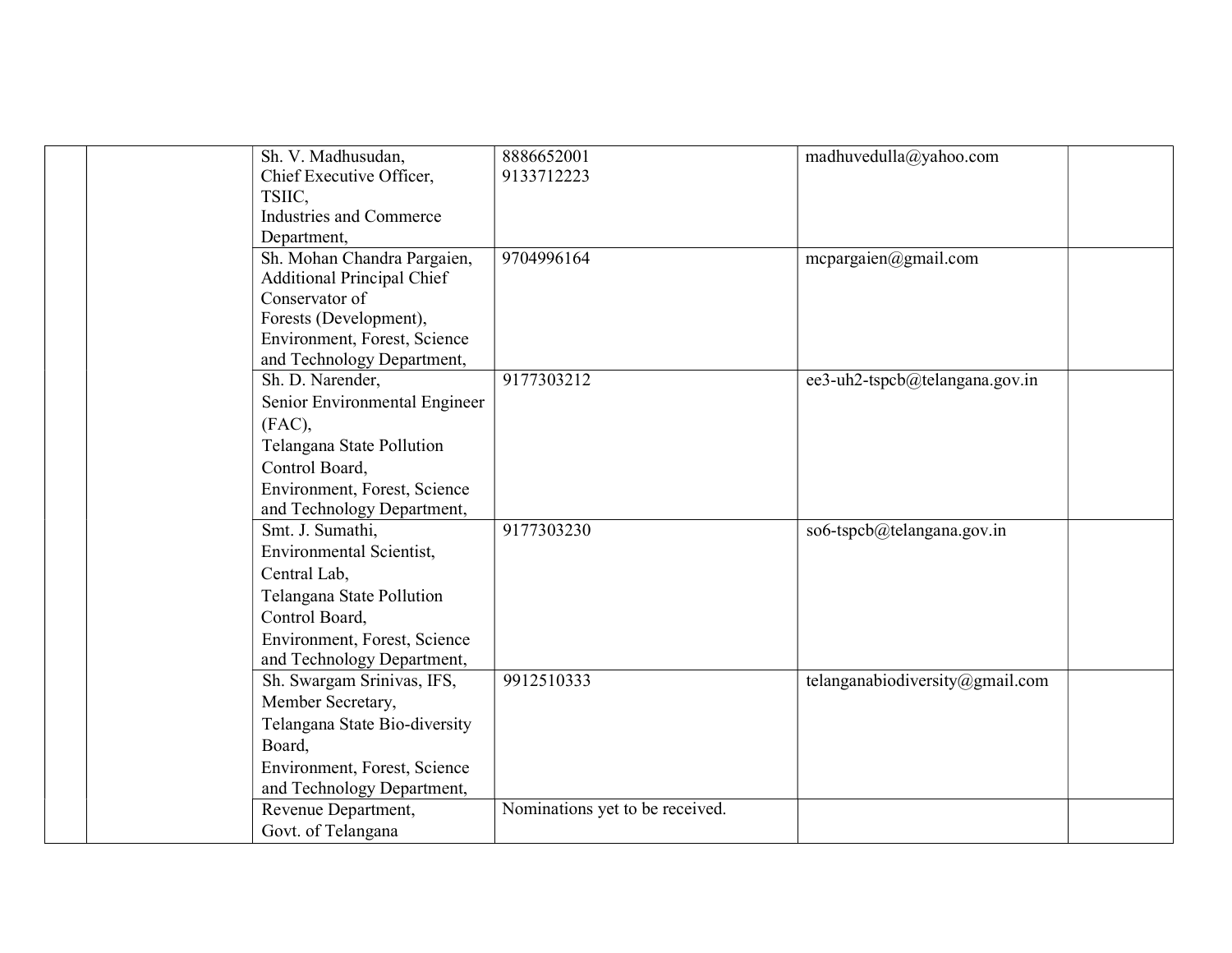| 26. | AG(A&E)                 | Sh. S. Velliangiri,                | 2350139 | velliangiriS@cag.gov.in      |
|-----|-------------------------|------------------------------------|---------|------------------------------|
|     | Tripura                 | AG                                 |         |                              |
|     | AG (Audit)              | Sh. Ranjan Mondal Bivash           | 2999834 | mondalbr@cag.gov.in          |
|     | Tripura                 | PAG (Audit)                        |         |                              |
|     | <b>State Government</b> | Secretary,                         |         |                              |
|     | Tripura                 | Finance Department, Chairman       |         |                              |
|     |                         | <b>Chief Conservator of Forest</b> |         |                              |
|     |                         | $(CCF)$ ,                          |         |                              |
|     |                         | <b>Forest Department</b>           |         |                              |
|     |                         | Secretary,                         |         |                              |
|     |                         | Industries & Commerce              |         |                              |
|     |                         | Department                         |         |                              |
|     |                         | Secretary,                         |         |                              |
|     |                         | Revenue Department                 |         |                              |
|     |                         | Secretary,                         |         |                              |
|     |                         | Economics & Statistics             |         |                              |
|     |                         | Department                         |         |                              |
|     |                         | Secretary,                         |         |                              |
|     |                         | PW Department                      |         |                              |
| 27. | $AG(A&E)-I$             | टी एन डी द्विवेदी                  |         | dwivedirtn.upl.ae@cag.gov.in |
|     | <b>Uttar Pradesh</b>    |                                    |         |                              |
|     | AG (Audit)-I            | श्री विवेक श्रीवास्तव              |         | vivekks.up2.au@cag.gov.in    |
|     | <b>Uttar Pradesh</b>    | वरिष्ठ लेखापरीक्षा अधिकारी         |         |                              |
|     |                         | श्री अनिल कुमार त्रिपाठी           |         | Tripathiak.up2.au@cag.gov.in |
|     |                         | वरिष्ठ लेखापरीक्षा अधिकारी         |         |                              |
|     |                         | श्री संदीप कुमार मौर्या            |         | sandeepkm.up1.ae.@cag.gov.in |
|     |                         | सहायक लेखाधिकारी                   |         |                              |
|     |                         | श्री विपिन कुमार                   |         | vipinkr.up2.au@cag.gov.in    |
|     |                         | सहायक लेखापरीक्षा                  |         |                              |
|     | $AG(A&E)$ -II           | श्री संत राम वर्मा,                |         | vermasr.up2.ae@cag.gov.in    |
|     | <b>Uttar Pradesh</b>    | सहायक लेखाअधिकारी                  |         |                              |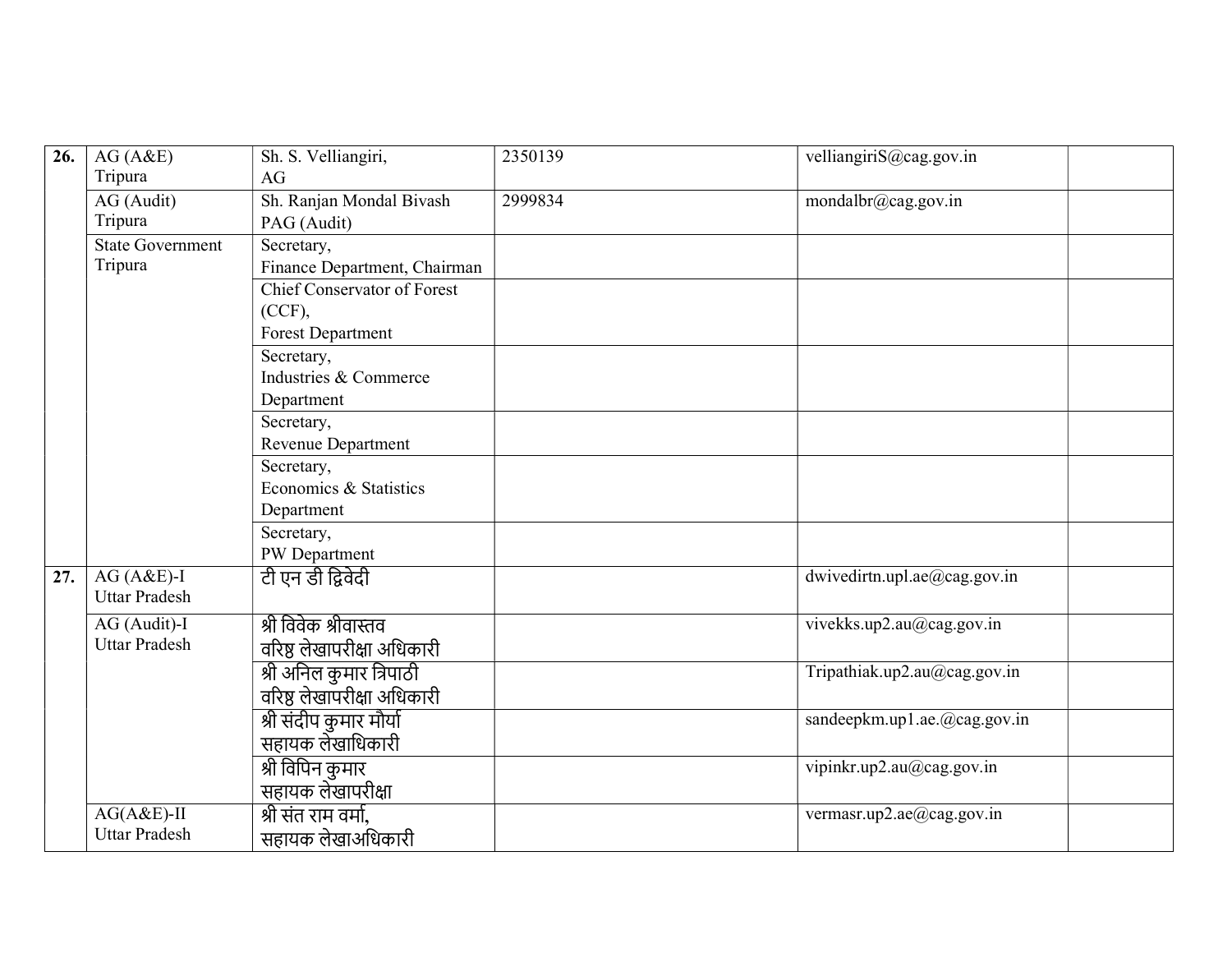|     | <b>State Government</b> |                                          |            |                                 |
|-----|-------------------------|------------------------------------------|------------|---------------------------------|
|     | <b>Uttar Pradesh</b>    |                                          |            |                                 |
| 28. | AG(A&E),                | Sh. R. S. Negi                           | 9412989776 | Negirs.utk.ae@cag.gov.in        |
|     | Uttarakhand             | Sr. Accounts officer                     |            |                                 |
|     | PAG (Audit),            | Sh. Yogesh Agrawal,                      | 9235772484 | agarwaly@cag.gov.in             |
|     | Uttarakhand             | DAG (AMG-II)                             |            |                                 |
|     |                         | Sh. Ravindra Kumar,                      | 9410360321 | kumarr.utk.sca@cag.gov.in       |
|     |                         | Sr. Audit Officer (FINAT)                |            |                                 |
|     | State Government,       | Sh. S L Pattrick,                        | 8192802321 | slpatrick54@gmail.com           |
|     | Uttarakhand             | <b>Additional Director</b>               |            |                                 |
|     |                         | Mines and Geology                        |            |                                 |
|     |                         | Department                               |            |                                 |
| 29. | AG(A&E)                 | Sh. Debatosh Pramanik, SAO               | 9432286379 | pramanik.wbl.ae@cag.gov.in      |
|     | West Bengal             |                                          |            |                                 |
|     |                         | Sh. Debasis Bhattacharya, SAO            | 9836628105 | bhattacharyad.wbl.ae@cag.gov.in |
|     |                         | Sh. Dilip Das, AAO                       | 9038428662 | dasdilip.wbl.ae@cag.gov.in      |
|     |                         |                                          |            |                                 |
|     | PAG (Audit)-I & II      | Sh. Manoj Sardar SAO                     | 9433147216 | sardarm.wbl.sca@cag.gov.in      |
|     | Kolkata,                |                                          |            |                                 |
|     | West Bengal             | Sh. Debdas Banerjee SAO                  | 8902795304 | banerjeed.wbl.sca@cag.gov.in    |
|     |                         |                                          |            |                                 |
|     |                         | Sh. Jitendra Kumar SAO                   | 9748387883 | kurnarj.wbl.sca@cag.gov.in      |
|     |                         | Sh. Monojit Dutta SAO                    | 9477445321 | duttam.wbl.sca@cag.gov.in       |
|     |                         |                                          |            |                                 |
|     |                         | Sh. Radharaman Jash SAO                  | 9477425275 | jashrr.wbl.sca.gcag.gov.in      |
|     |                         |                                          |            |                                 |
|     |                         | Sh. Benimadhab Das SAO                   | 9434665662 | $d$ asb.wbl.sca@cag.gov.in      |
|     |                         |                                          |            |                                 |
|     |                         | Sh. Debangshu Gangopadhyay<br><b>AAO</b> | 9433528915 | gangopadhayd.wbl.sca@cag.gov.in |
|     |                         |                                          |            |                                 |